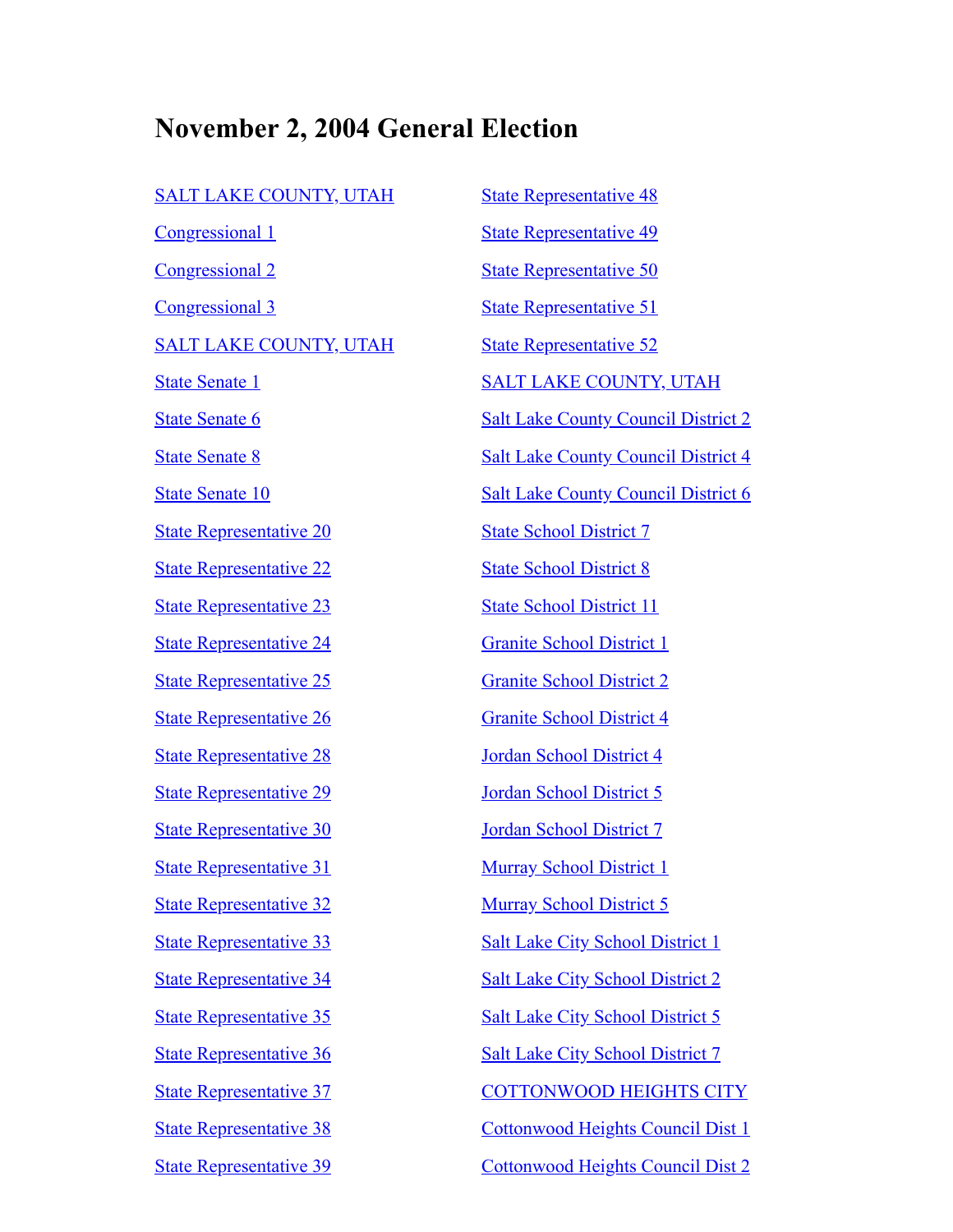| <b>State Representative 40</b> | Cottonwood Heights Council Dist 3 |
|--------------------------------|-----------------------------------|
| <b>State Representative 41</b> | Cottonwood Heights Council Dist 4 |
| <b>State Representative 42</b> | <b>Emigration Township</b>        |
| <b>State Representative 43</b> | <b>SALT LAKE COUNTY, UTAH</b>     |
| <b>State Representative 44</b> | <b>Magna Water District</b>       |
| <b>State Representative 45</b> | <b>DRAPER CITY</b>                |
| <b>State Representative 46</b> | <b>Precincts Counted List</b>     |
| <b>State Representative 47</b> |                                   |

<span id="page-1-0"></span>

| <b>Back To Top</b>                  |        |         |
|-------------------------------------|--------|---------|
| SALT LAKE COUNTY, UTAH              |        |         |
| <b>Precincts Counted</b>            | 743    | 100.00% |
| <b>Registered Voters</b>            | 480807 | 100.00% |
| <b>Ballots Cast</b>                 | 366706 | 76.27%  |
| <b>Straight Party</b>               |        |         |
| <b>DEMOCRATIC D</b>                 | 58040  | 43.03%  |
| <b>REPUBLICAN R</b>                 | 61010  | 45.23%  |
| <b>CONSTITUTION C</b>               | 529    | 0.39%   |
| <b>GREEN G</b>                      | 463    | 0.34%   |
| LIBERTARIAN L                       | 656    | 0.49%   |
| PERSONAL CHOICE P                   | 14190  | 10.52%  |
| <b>President and Vice President</b> |        |         |
| <b>JOHN F. KERRY D</b>              | 135949 | 37.54%  |
| & JOHN EDWARDS                      |        |         |
| <b>GEORGE W. BUSH R</b>             | 215728 | 59.57%  |
| & DICK CHENEY                       |        |         |
| MICHAEL ANTHONY PEROUTKA C          | 2199   | 0.61%   |
| & CHUCK BALDWIN                     |        |         |
| MICHAEL BADNARIK L                  | 1563   | 0.43%   |
| & RICHARD V. CAMPAGNA               |        |         |
| <b>CHARLES JAY P</b>                | 456    | 0.13%   |
| & MARILYN CHAMBERS TAYLOR           |        |         |
| <b>JAMES HARRIS S</b>               | 190    | 0.05%   |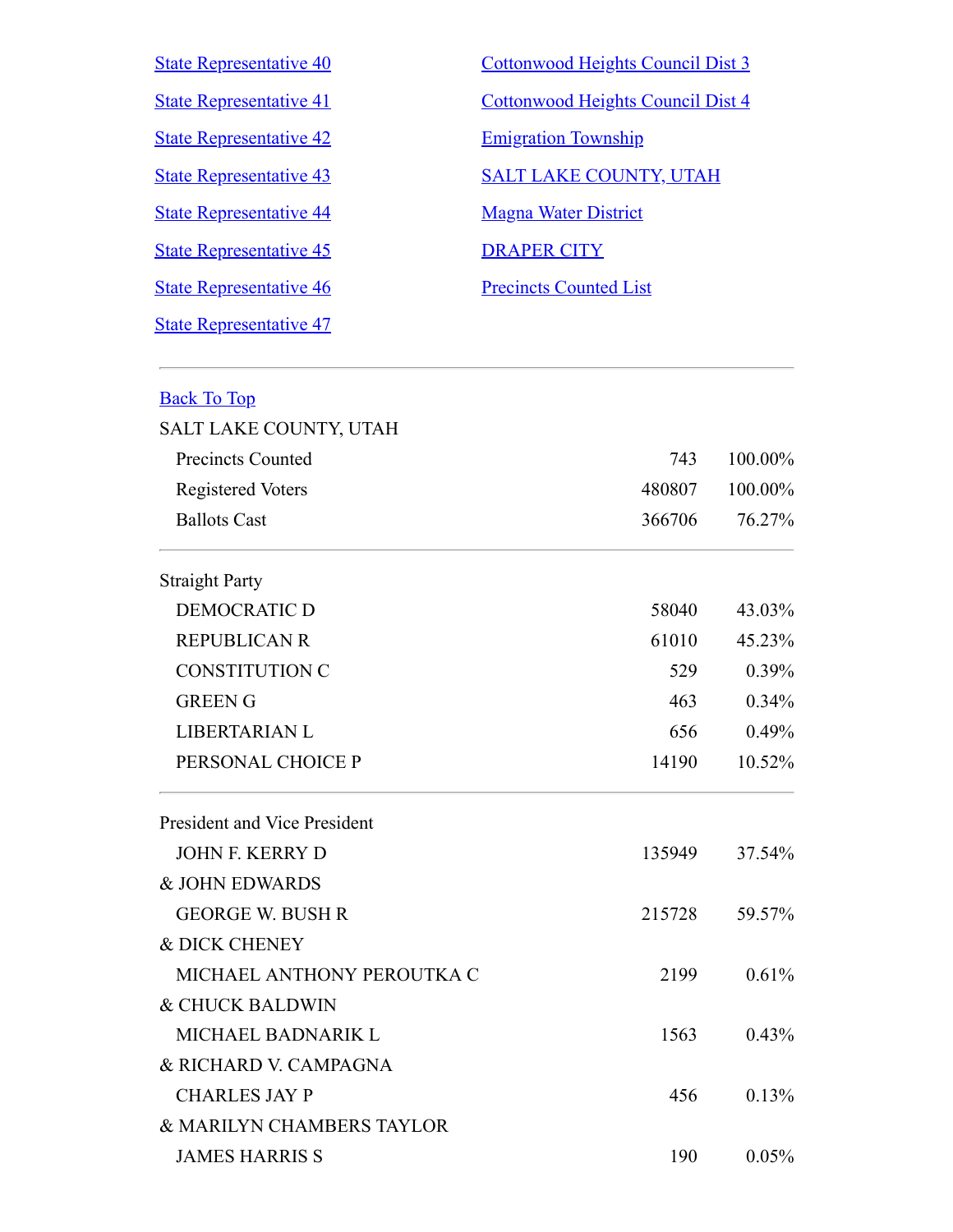| & MARGARET TROWE                |                  |          |
|---------------------------------|------------------|----------|
| <b>RALPH NADER U</b>            | 6025             | $1.66\%$ |
| & PETER MIGUEL CAMEJO           |                  |          |
| LAWSON MITCHELL BONE (WRITE-IN) | $\theta$         | $0.00\%$ |
| WALT BROWN (WRITE-IN)           | $\theta$         | $0.00\%$ |
| DAVID COBB (WRITE-IN)           | 26               | $0.01\%$ |
| ROBERT EDWARD HAINES (WRITE-IN) | $\theta$         | $0.00\%$ |
| JACKIE HAYWARD (WRITE-IN)       | $\theta$         | $0.00\%$ |
| KEITH RUSSELL JUDD (WRITE-IN)   | $\theta$         | $0.00\%$ |
| JOHN JOSEPH KENNEDY (WRITE-IN)  | $\theta$         | $0.00\%$ |
| DAVID DALE LARSON (WRITE-IN)    | $\theta$         | $0.00\%$ |
| <b>JOE SCHRINER (WRITE-IN)</b>  | $\theta$         | $0.00\%$ |
| LAWRENCE REY TOPHAM (WRITE-IN)  | 2                | $0.00\%$ |
| NANCY WARRICK (WRITE-IN)        | $\theta$         | $0.00\%$ |
| <b>US</b> Senate                |                  |          |
| R. PAUL VAN DAM D               | 142277           | 39.80%   |
| ROBERT F. BENNETT R             | 204974           | 57.34%   |
| <b>GARY R. VAN HORN C</b>       | 6162             | 1.72%    |
| <b>JOE LABONTE P</b>            | 4045             | 1.13%    |
| CODY JUDY (WRITE-IN)            | 12               | $0.00\%$ |
| NOLA TUAONE (WRITE-IN)          | 2                | $0.00\%$ |
| <b>Back To Top</b>              |                  |          |
| Congressional 1                 |                  |          |
| <b>Precincts Counted</b>        | 65               | 100.00%  |
| <b>Registered Voters</b>        | 39716            | 100.00%  |
| <b>Ballots Cast</b>             | 26742            | 67.33%   |
| Congressional 1                 |                  |          |
| <b>STEVE THOMPSON D</b>         | 15053            | 59.08%   |
| <b>ROB BISHOP R</b>             | 9317             | 36.57%   |
| <b>CHARLES JOHNSTON C</b>       | 424              | 1.66%    |
| RICHARD W. SODERBERG P          | 686              | 2.69%    |
| <b>VENA FINAU (WRITE-IN)</b>    | $\boldsymbol{0}$ | $0.00\%$ |

<span id="page-2-1"></span><span id="page-2-0"></span>Back To Top

Congressional 2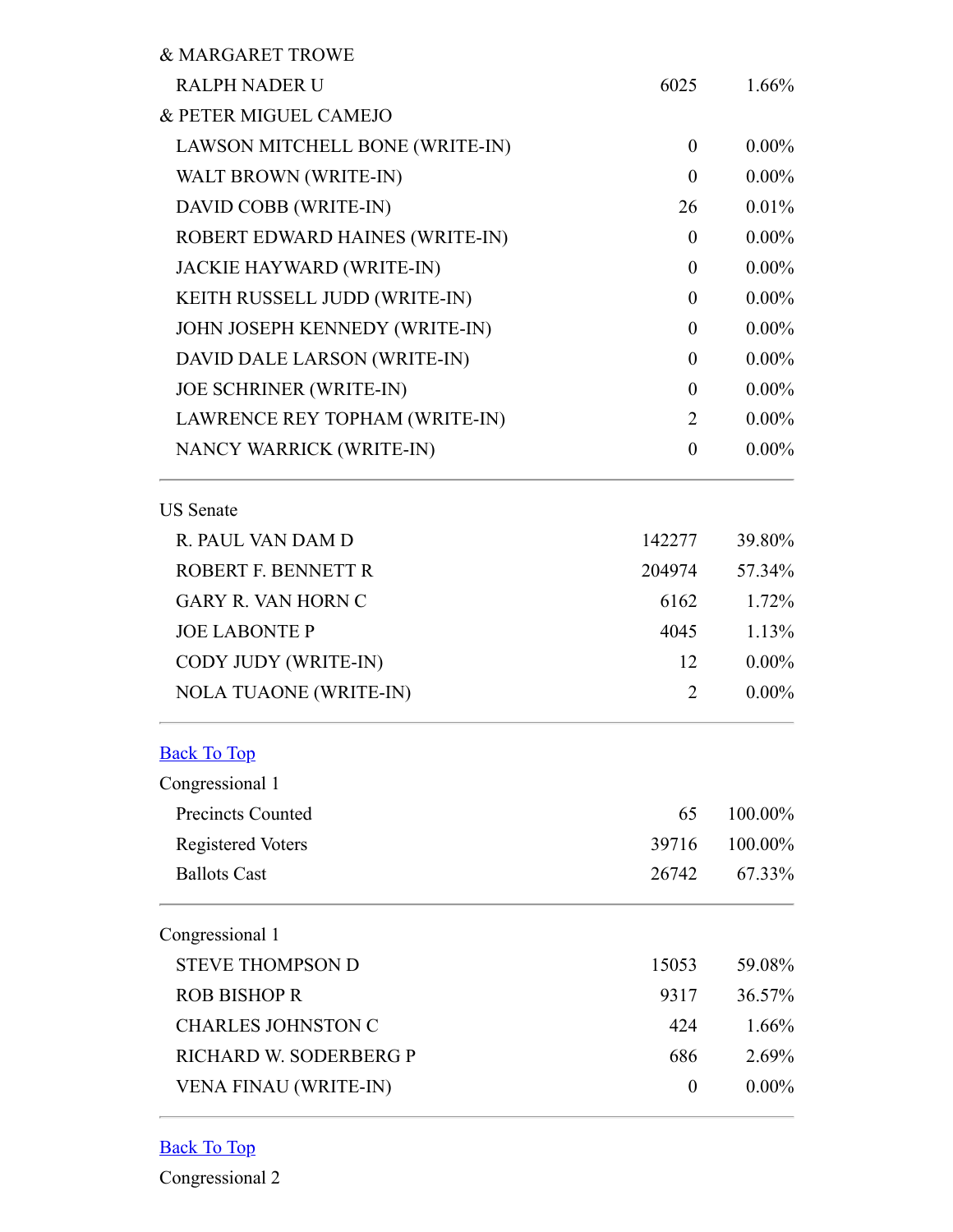<span id="page-3-1"></span><span id="page-3-0"></span>

| <b>Precincts Counted</b><br><b>Registered Voters</b><br><b>Ballots Cast</b> | 420<br>261010    | 100.00%<br>100.00% |        |
|-----------------------------------------------------------------------------|------------------|--------------------|--------|
|                                                                             |                  |                    | 205740 |
|                                                                             | Congressional 2  |                    |        |
| <b>JIM MATHESON D</b>                                                       | 132223           | 65.42%             |        |
| <b>JOHN SWALLOW R</b>                                                       | 65708            | 32.51%             |        |
| JEREMY PAUL PETERSEN C                                                      | 1681             | 0.83%              |        |
| PATRICK S. DIEHL G                                                          | 1699             | 0.84%              |        |
| <b>RONALD R. AMOS P</b>                                                     | 793              | $0.39\%$           |        |
| <b>Back To Top</b>                                                          |                  |                    |        |
| Congressional 3                                                             |                  |                    |        |
| <b>Precincts Counted</b>                                                    | 258              | 100.00%            |        |
| <b>Registered Voters</b>                                                    | 180081           | 100.00%            |        |
| <b>Ballots Cast</b>                                                         | 134224           | 74.54%             |        |
| Congressional 3                                                             |                  |                    |        |
| <b>BEAU BABKA D</b>                                                         | 54975            | 42.14%             |        |
| <b>CHRIS CANNON R</b>                                                       | 70586            | 54.10%             |        |
| RONALD WINFIELD C                                                           | 1754             | $1.34\%$           |        |
| <b>JIM DEXTER L</b>                                                         | 1763             | $1.35\%$           |        |
| <b>CURTIS DARRELL JAMES P</b>                                               | 1387             | 1.06%              |        |
| NICOLLE RIVETTI (WRITE-IN)                                                  | $\boldsymbol{0}$ | $0.00\%$           |        |
| <b>Back To Top</b>                                                          |                  |                    |        |
| SALT LAKE COUNTY, UTAH                                                      |                  |                    |        |
| <b>Precincts Counted</b>                                                    | 743              | 100.00%            |        |
| <b>Registered Voters</b>                                                    | 480807           | 100.00%            |        |
| <b>Ballots Cast</b>                                                         | 366706           | 76.27%             |        |
| Governor and Lt Governor                                                    |                  |                    |        |
| SCOTT M. MATHESON, JR. D                                                    | 188002           | 52.12%             |        |
| & KAREN HALE                                                                |                  |                    |        |
| JON M. HUNTSMAN, JR. R                                                      | 168818           | 46.81%             |        |
| & GARY R. HERBERT                                                           |                  |                    |        |
| <b>KEN LARSEN P</b>                                                         | 3851             | $1.07\%$           |        |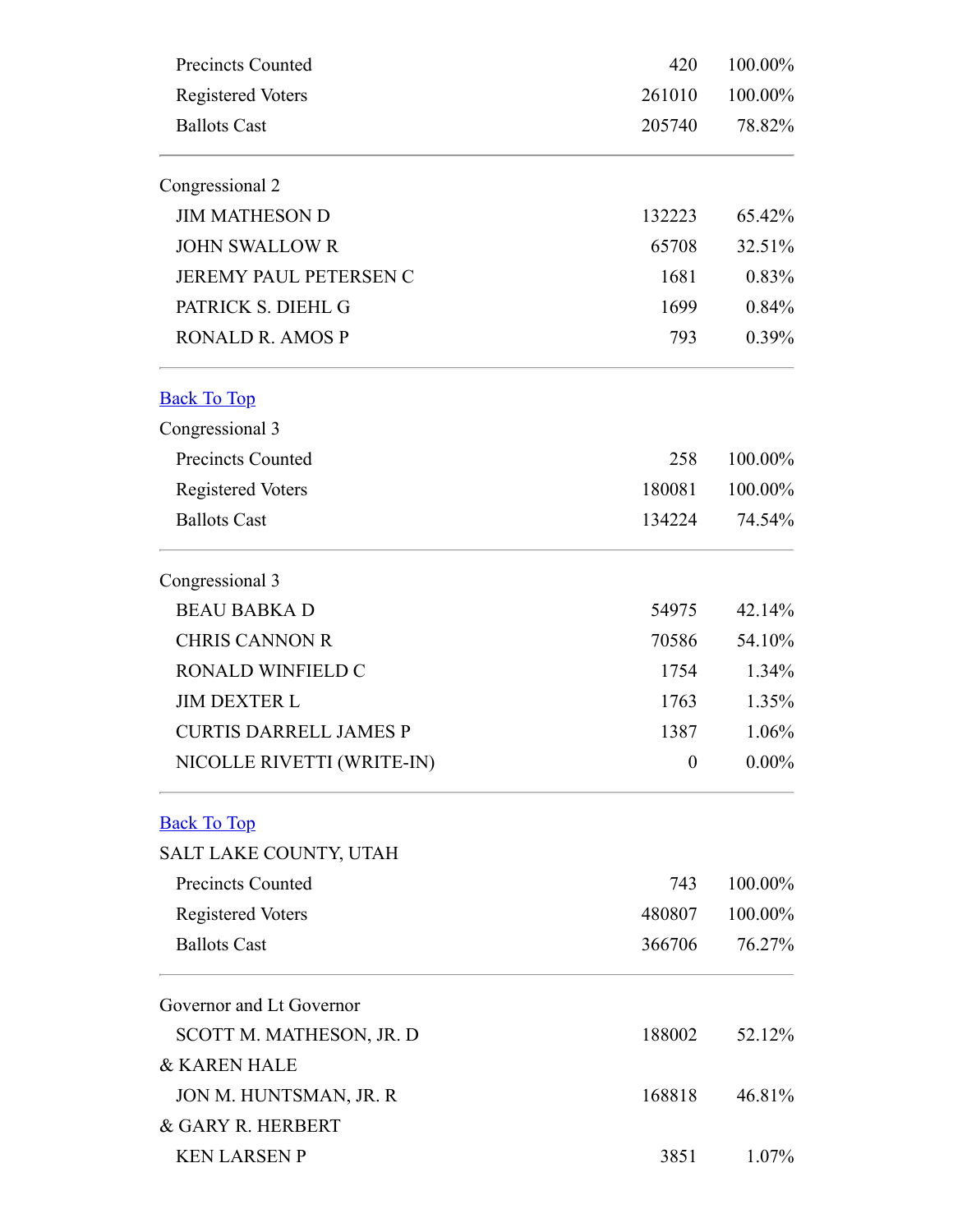<span id="page-4-1"></span><span id="page-4-0"></span>

| & TALEA SHADOWIND              |        |          |
|--------------------------------|--------|----------|
| STONEY FONUA (WRITE-IN)        | 10     | $0.00\%$ |
| <b>Attorney General</b>        |        |          |
| <b>GREGORY G. SKORDAS D</b>    | 137732 | 38.88%   |
| <b>MARK SHURTLEFF R</b>        | 204571 | 57.74%   |
| W. ANDREW MCCULLOUGH L         | 11980  | 3.38%    |
| <b>State Auditor</b>           |        |          |
| <b>CARLOS VASQUEZ D</b>        | 135936 | 39.05%   |
| <b>AUSTON G. JOHNSON R</b>     | 179688 | 51.62%   |
| MIKE STODDARD L                | 15106  | 4.34%    |
| <b>VALERIE S. LARSEN P</b>     | 17386  | 4.99%    |
| <b>State Treasurer</b>         |        |          |
| <b>DEBBIE HANSEN D</b>         | 149433 | 42.89%   |
| <b>EDWARD T. ALTER R</b>       | 179807 | 51.61%   |
| <b>JIM ELWELL L</b>            | 8051   | 2.31%    |
| <b>MARY A PETERSEN P</b>       | 11110  | 3.19%    |
| DAVID JOSEPH MURTHA (WRITE-IN) | 2      | $0.00\%$ |
| <b>Back To Top</b>             |        |          |
| State Senate 1                 |        |          |
| <b>Precincts Counted</b>       | 44     | 100.00%  |
| <b>Registered Voters</b>       | 26507  | 100.00%  |
| <b>Ballots Cast</b>            | 16987  | 64.08%   |
| State Senate 1                 |        |          |
| FRED J. FIFE III D             | 7981   | 48.86%   |
| <b>JAMES EVANS R</b>           | 7553   | 46.24%   |
| <b>ELAINE JENKINS C</b>        | 463    | 2.83%    |
| <b>DANIEL DEAN MCGUIRE P</b>   | 338    | 2.07%    |
| <b>Back To Top</b>             |        |          |
| State Senate 6                 |        |          |
| <b>Precincts Counted</b>       | 60     | 100.00%  |
| <b>Registered Voters</b>       | 40174  | 100.00%  |
| <b>Ballots Cast</b>            | 30086  | 74.89%   |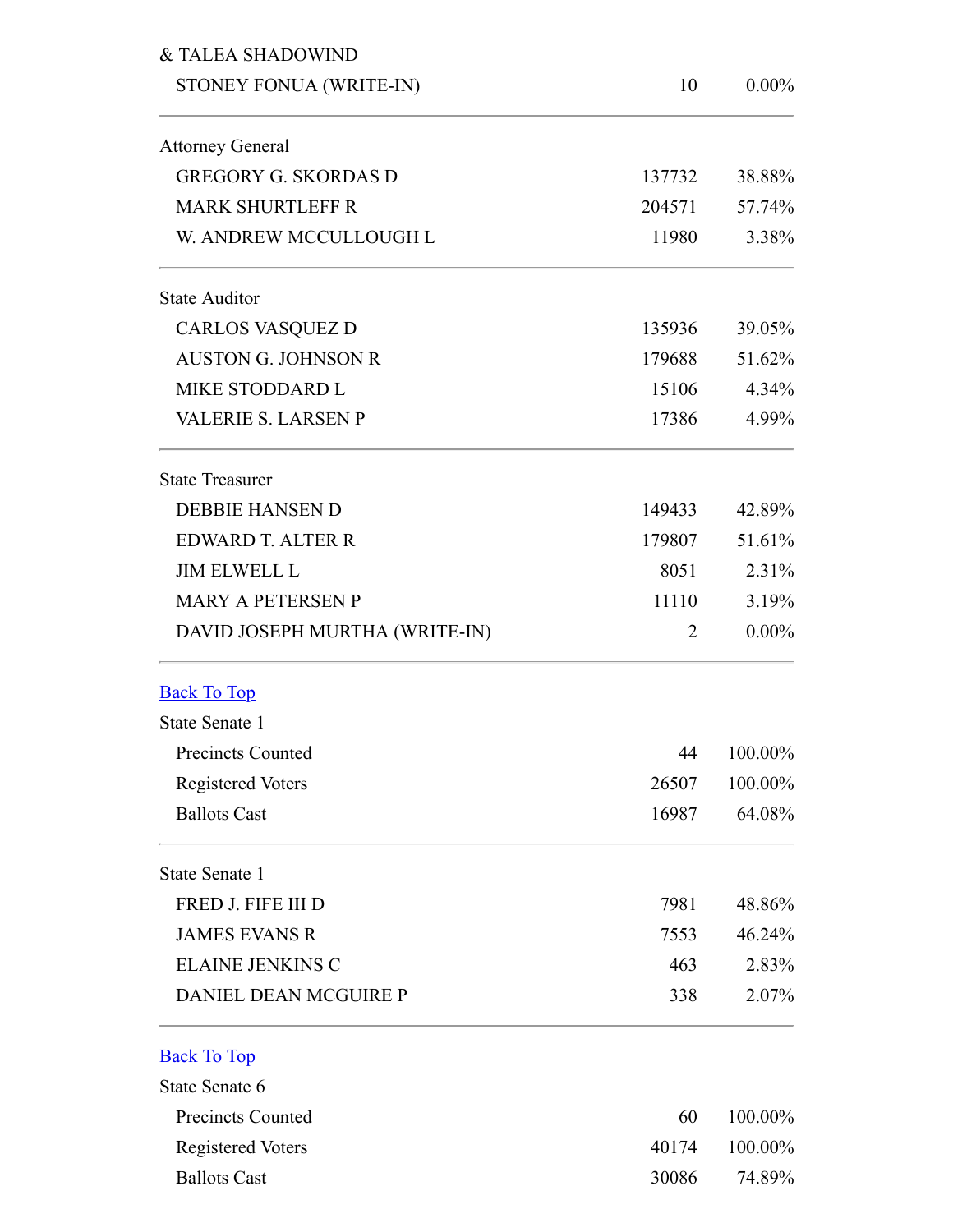<span id="page-5-2"></span><span id="page-5-1"></span><span id="page-5-0"></span>

| CORA LEE JCKOWSKI D<br><b>MICHAEL WADDOUPS R</b><br>LORI M. NEWBY C<br><b>Back To Top</b><br><b>State Senate 8</b> | 11574<br>16543<br>801<br>73 | 40.02%<br>57.21%<br>2.77% |
|--------------------------------------------------------------------------------------------------------------------|-----------------------------|---------------------------|
|                                                                                                                    |                             |                           |
|                                                                                                                    |                             |                           |
|                                                                                                                    |                             |                           |
|                                                                                                                    |                             |                           |
|                                                                                                                    |                             |                           |
| <b>Precincts Counted</b>                                                                                           |                             | 100.00%                   |
| <b>Registered Voters</b>                                                                                           | 44068                       | 100.00%                   |
| <b>Ballots Cast</b>                                                                                                | 34701                       | 78.74%                    |
| <b>State Senate 8</b>                                                                                              |                             |                           |
| <b>LEW GARRETT D</b>                                                                                               | 14453                       | 43.69%                    |
| <b>CARLENE M. WALKER R</b>                                                                                         | 18626                       | 56.30%                    |
| RONALD "REAGAN" LEVINE (WRITE-IN)                                                                                  | 3                           | 0.01%                     |
| <b>Back To Top</b>                                                                                                 |                             |                           |
| State Senate 10                                                                                                    |                             |                           |
| <b>Precincts Counted</b>                                                                                           | 60                          | 100.00%                   |
| <b>Registered Voters</b>                                                                                           | 44346                       | 100.00%                   |
| <b>Ballots Cast</b>                                                                                                | 35341                       | 79.69%                    |
| State Senate 10                                                                                                    |                             |                           |
| <b>JOEY R. FOOTE D</b>                                                                                             | 11822                       | 35.09%                    |
| <b>D. CHRIS BUTTARS R</b>                                                                                          | 21866                       | 64.90%                    |
| RANDY LEE BROWNING (WRITE-IN)                                                                                      | 6                           | 0.02%                     |
| <b>Back To Top</b>                                                                                                 |                             |                           |
| State Representative 20                                                                                            |                             |                           |
| <b>Precincts Counted</b>                                                                                           | 4                           | 100.00%                   |
| <b>Registered Voters</b>                                                                                           | 1987                        | 100.00%                   |
| <b>Ballots Cast</b>                                                                                                | 1456                        | 73.28%                    |
| State Representative 20                                                                                            |                             |                           |
| <b>BRENT N HUGHES D</b>                                                                                            | 670                         | 48.62%                    |
| ANN W. HARDY R                                                                                                     | 638                         | 46.30%                    |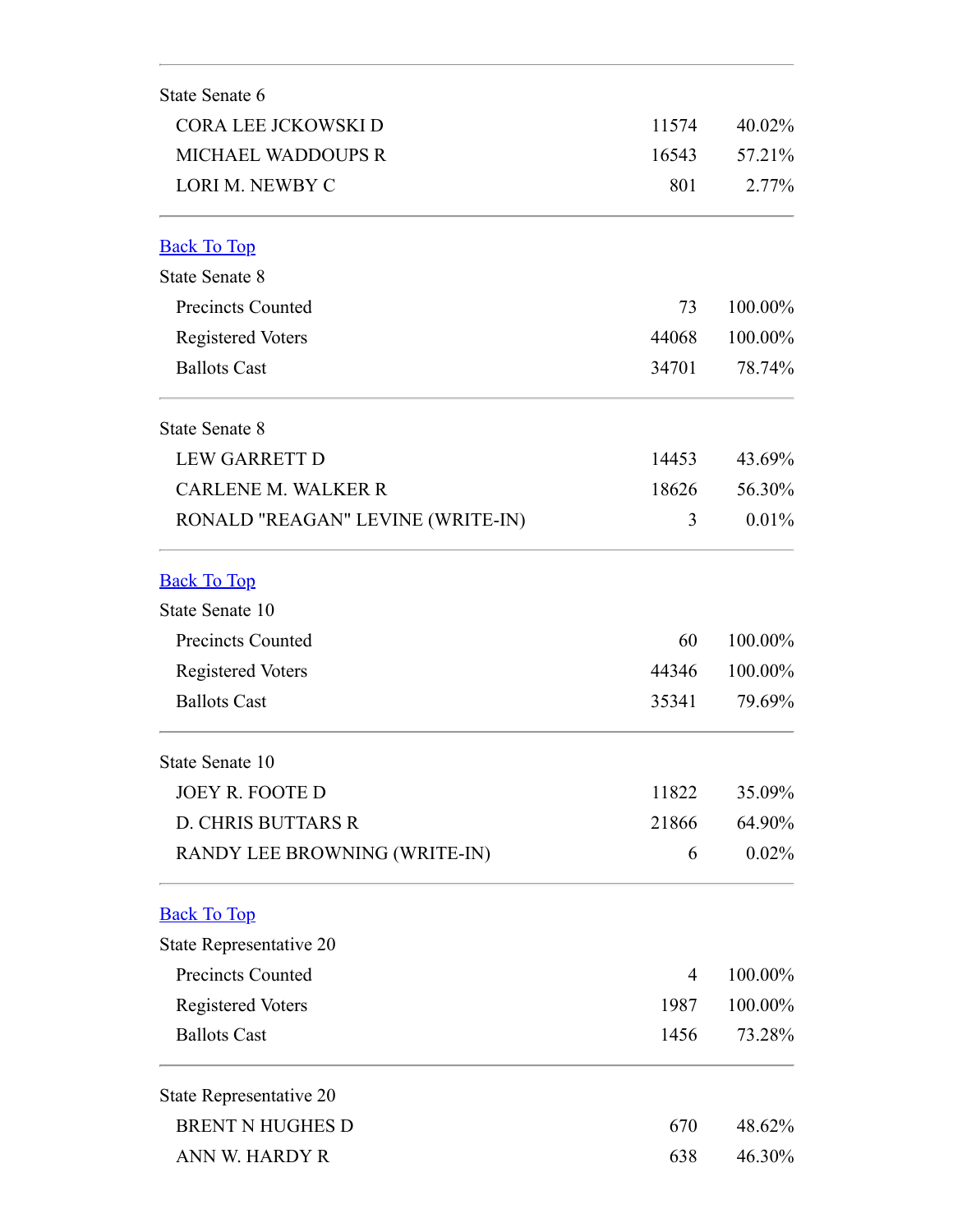<span id="page-6-3"></span><span id="page-6-2"></span><span id="page-6-1"></span><span id="page-6-0"></span>

| <b>JORGINA HANCOCK C</b>        | 35    | 2.54%   |
|---------------------------------|-------|---------|
| KITCHELL LYNN JONES P           | 35    | 2.54%   |
| <b>Back To Top</b>              |       |         |
| State Representative 22         |       |         |
| <b>Precincts Counted</b>        | 20    | 100.00% |
| <b>Registered Voters</b>        | 13377 | 100.00% |
| <b>Ballots Cast</b>             | 9400  | 70.27%  |
| State Representative 22         |       |         |
| CARL W DUCKWORTH D              | 5100  | 56.40%  |
| <b>DAN CRIPPS R</b>             | 3464  | 38.31%  |
| <b>JAMES CURNEAL C</b>          | 144   | 1.59%   |
| DON W. JOHNSTUN L               | 142   | 1.57%   |
| <b>JEFF WOODHEAD P</b>          | 188   | 2.08%   |
| MRILEE ROOSE (WRITE-IN)         | 4     | 0.04%   |
| <b>Back To Top</b>              |       |         |
| State Representative 23         |       |         |
| <b>Precincts Counted</b>        | 18    | 100.00% |
| <b>Registered Voters</b>        | 10553 | 100.00% |
| <b>Ballots Cast</b>             | 6866  | 65.06%  |
| State Representative 23         |       |         |
| <b>DUANE BOURDEAUX D</b>        | 4420  | 67.74%  |
| MICHAEL J MONTGOMERY R          | 2105  | 32.26%  |
| <b>Back To Top</b>              |       |         |
| State Representative 24         |       |         |
| <b>Precincts Counted</b>        | 29    | 100.00% |
| <b>Registered Voters</b>        | 20619 | 100.00% |
| <b>Ballots Cast</b>             | 15222 | 73.83%  |
| State Representative 24         |       |         |
| <b>RALPH BECKER D</b>           | 9764  | 68.36%  |
| <b>KARALEE "KARA" TREVINO R</b> | 4434  | 31.04%  |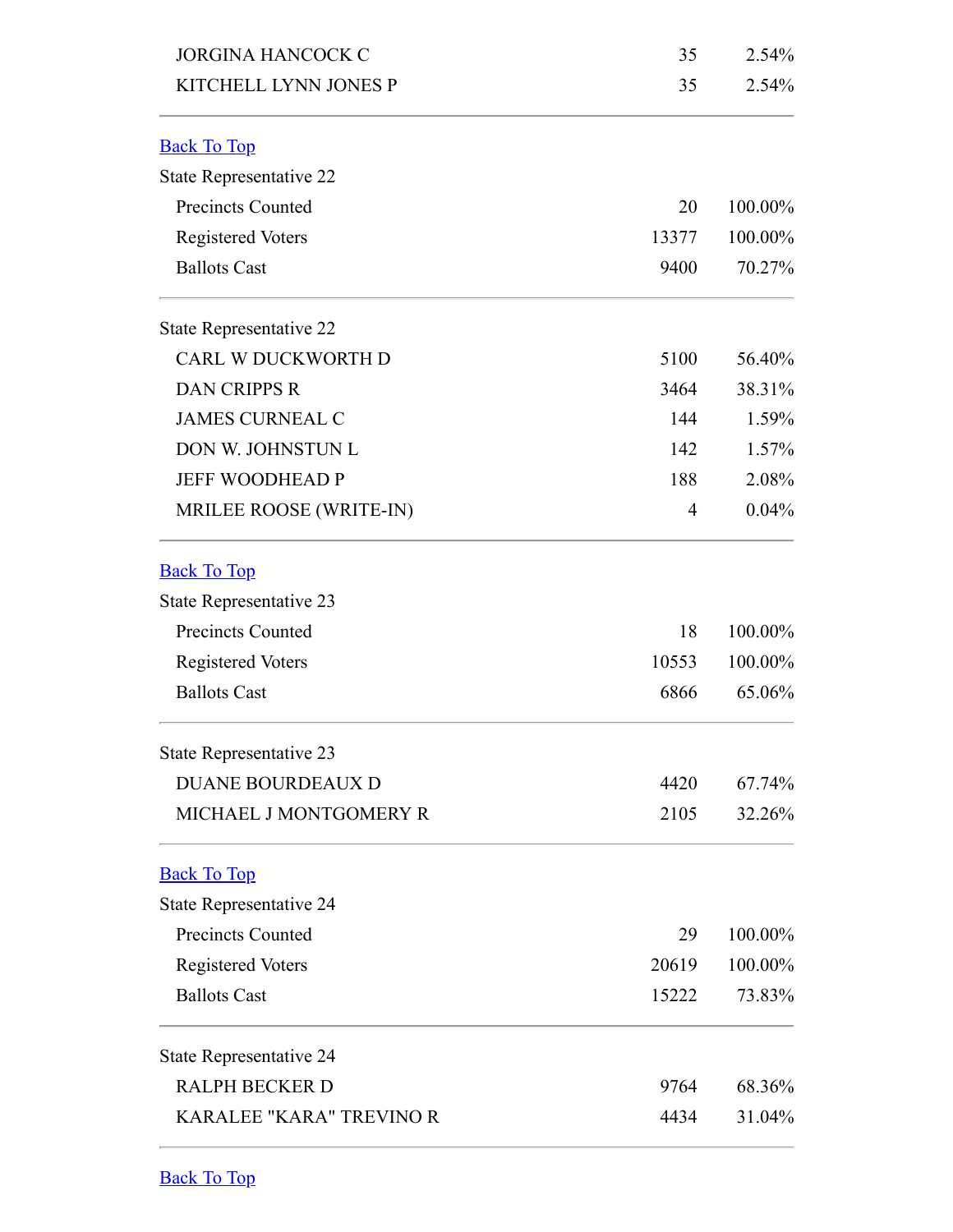<span id="page-7-2"></span><span id="page-7-1"></span><span id="page-7-0"></span>

| State Representative 25                              |             |                              |
|------------------------------------------------------|-------------|------------------------------|
| <b>Precincts Counted</b><br><b>Registered Voters</b> | 24<br>14529 | 100.00%<br>100.00%<br>76.34% |
|                                                      |             |                              |
| State Representative 25                              |             |                              |
| <b>ROSS I. ROMERO D</b>                              | 6992        | 67.02%                       |
| <b>MARTINE SMITH R</b>                               | 3155        | 30.24%                       |
| <b>JOSHUA BENNETT C</b>                              | 285         | 2.73%                        |
| <b>Back To Top</b>                                   |             |                              |
| State Representative 26                              |             |                              |
| <b>Precincts Counted</b>                             | 17          | 100.00%                      |
| <b>Registered Voters</b>                             | 10671       | 100.00%                      |
| <b>Ballots Cast</b>                                  | 6529        | 61.18%                       |
| State Representative 26                              |             |                              |
| <b>DAVID LITVACK D</b>                               | 3703        | 59.41%                       |
| <b>JOHN STORRS R</b>                                 | 2257        | 36.21%                       |
| LARRY D. MCGUIRE JR. P                               | 273         | 4.38%                        |
| <b>Back To Top</b>                                   |             |                              |
| State Representative 28                              |             |                              |
| <b>Precincts Counted</b>                             | 30          | 100.00%                      |
| <b>Registered Voters</b>                             | 20356       | 100.00%                      |
| <b>Ballots Cast</b>                                  | 16520       | 81.16%                       |
| State Representative 28                              |             |                              |
| <b>ROZ MCGEE D</b>                                   | 8122        | 50.98%                       |
| RICHARD SNELGROVE R                                  | 7566        | 47.49%                       |
| <b>DAN MARSH P</b>                                   | 244         | 1.53%                        |
| <b>Back To Top</b>                                   |             |                              |
| State Representative 29                              |             |                              |
| Precincts Counted                                    | 19          | 100.00%                      |
| <b>Registered Voters</b>                             | 12542       | 100.00%                      |
| <b>Ballots Cast</b>                                  | 8801        | 70.17%                       |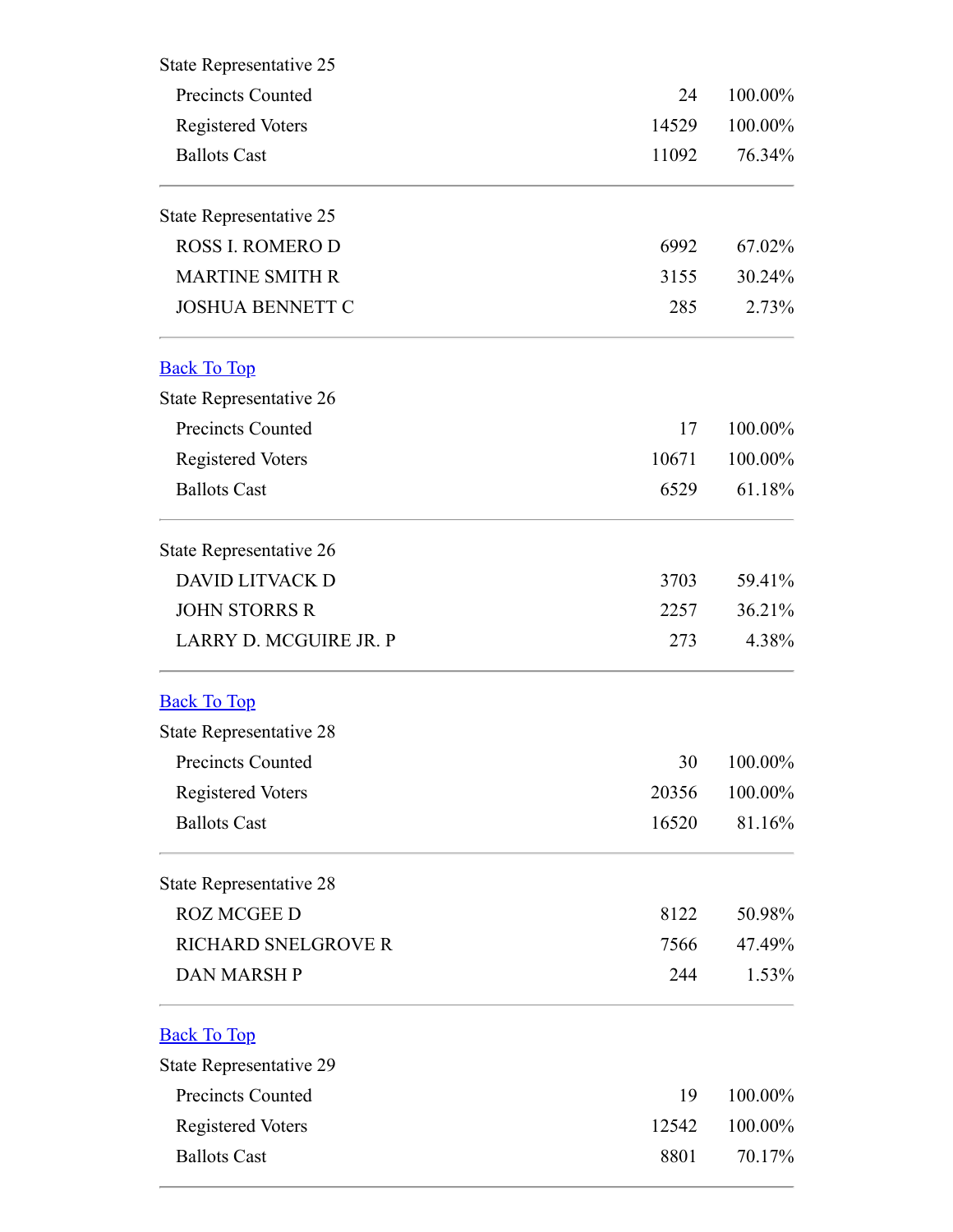<span id="page-8-3"></span><span id="page-8-2"></span><span id="page-8-1"></span><span id="page-8-0"></span>

| State Representative 29      |       |         |
|------------------------------|-------|---------|
| BRENT H. GOODFELLOW D        | 4110  | 48.83%  |
| PHILLIP M. CONDER R          | 3884  | 46.14%  |
| <b>SUSAN KAYE SORENSEN C</b> | 423   | 5.03%   |
| <b>Back To Top</b>           |       |         |
| State Representative 30      |       |         |
| <b>Precincts Counted</b>     | 26    | 100.00% |
| <b>Registered Voters</b>     | 17152 | 100.00% |
| <b>Ballots Cast</b>          | 12730 | 74.22%  |
| State Representative 30      |       |         |
| <b>JACKIE BISKUPSKI D</b>    | 9535  | 87.05%  |
| <b>IAN SCHARINE P</b>        | 1239  | 11.31%  |
| <b>Back To Top</b>           |       |         |
| State Representative 31      |       |         |
| <b>Precincts Counted</b>     | 26    | 100.00% |
| <b>Registered Voters</b>     | 15407 | 100.00% |
| <b>Ballots Cast</b>          | 11372 | 73.81%  |
| State Representative 31      |       |         |
| TY MCCARTNEY D               | 6191  | 57.42%  |
| <b>KAYLIN LOVELAND R</b>     | 4201  | 38.96%  |
| <b>RYAN M NIELSON P</b>      | 390   | 3.62%   |
| <b>Back To Top</b>           |       |         |
| State Representative 32      |       |         |
| <b>Precincts Counted</b>     | 18    | 100.00% |
| <b>Registered Voters</b>     | 12756 | 100.00% |
| <b>Ballots Cast</b>          | 9409  | 73.76%  |
| State Representative 32      |       |         |
| <b>COREY L. RUSHTON D</b>    | 4367  | 48.72%  |
| <b>RON BIGELOW R</b>         | 4596  | 51.28%  |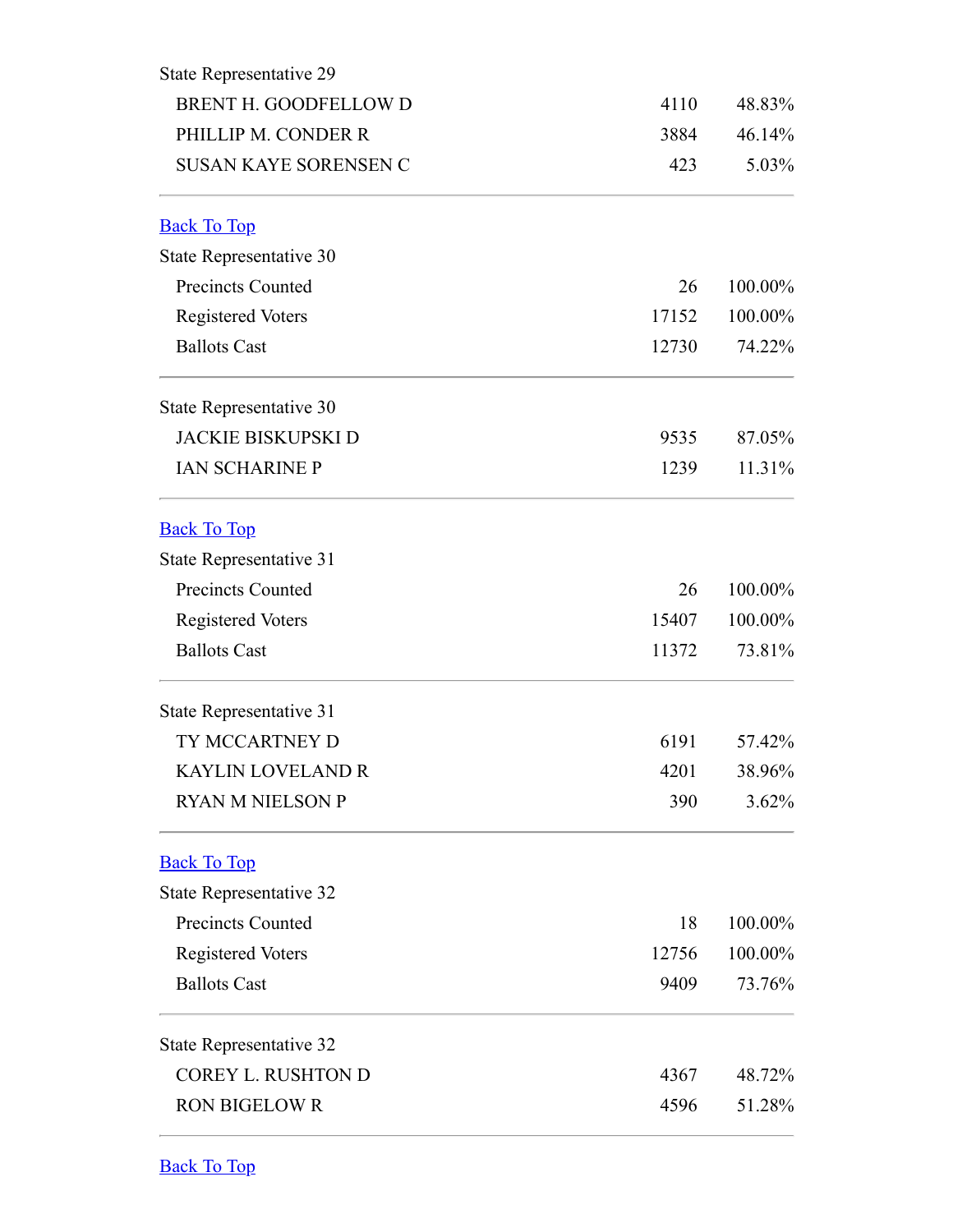<span id="page-9-2"></span><span id="page-9-1"></span><span id="page-9-0"></span>

| State Representative 33                                                     |                     |                              |                             |      |        |
|-----------------------------------------------------------------------------|---------------------|------------------------------|-----------------------------|------|--------|
| <b>Precincts Counted</b><br><b>Registered Voters</b><br><b>Ballots Cast</b> | 22<br>12628<br>8244 | 100.00%<br>100.00%<br>65.28% |                             |      |        |
|                                                                             |                     |                              | State Representative 33     |      |        |
|                                                                             |                     |                              | <b>NEAL B HENDRICKSON D</b> | 4440 | 57.10% |
| <b>BILL PENOR R</b>                                                         | 3024                | 38.89%                       |                             |      |        |
| <b>CARLA MOQUIN L</b>                                                       | 312                 | 4.01%                        |                             |      |        |
| <b>Back To Top</b>                                                          |                     |                              |                             |      |        |
| State Representative 34                                                     |                     |                              |                             |      |        |
| <b>Precincts Counted</b>                                                    | 23                  | 100.00%                      |                             |      |        |
| <b>Registered Voters</b>                                                    | 14330               | 100.00%                      |                             |      |        |
| <b>Ballots Cast</b>                                                         | 10403               | 72.60%                       |                             |      |        |
| State Representative 34                                                     |                     |                              |                             |      |        |
| <b>DAVID MOURITSEN D</b>                                                    | 3793                | 38.01%                       |                             |      |        |
| KORY M. HOLDAWAY R                                                          | 5685                | 56.98%                       |                             |      |        |
| <b>CRAIG PERKES C</b>                                                       | 194                 | 1.94%                        |                             |      |        |
| <b>ANGELA ONTIVEROS P</b>                                                   | 271                 | $2.72\%$                     |                             |      |        |
| <b>Back To Top</b>                                                          |                     |                              |                             |      |        |
| State Representative 35                                                     |                     |                              |                             |      |        |
| <b>Precincts Counted</b>                                                    | 23                  | 100.00%                      |                             |      |        |
| <b>Registered Voters</b>                                                    | 11989               | 100.00%                      |                             |      |        |
| <b>Ballots Cast</b>                                                         | 7987                | 66.62%                       |                             |      |        |
| State Representative 35                                                     |                     |                              |                             |      |        |
| <b>MARK A. WHEATLEY D</b>                                                   | 3858                | 50.92%                       |                             |      |        |
| <b>LEE K. BRINTON R</b>                                                     | 3365                | 44.41%                       |                             |      |        |
| MICHAEL A. GREENE P                                                         | 354                 | $4.67\%$                     |                             |      |        |
| <b>Back To Top</b>                                                          |                     |                              |                             |      |        |
| State Representative 36                                                     |                     |                              |                             |      |        |
| <b>Precincts Counted</b>                                                    | 33                  | 100.00%                      |                             |      |        |
| <b>Registered Voters</b>                                                    | 20118               | 100.00%                      |                             |      |        |
| <b>Ballots Cast</b>                                                         | 16923               | 84.12%                       |                             |      |        |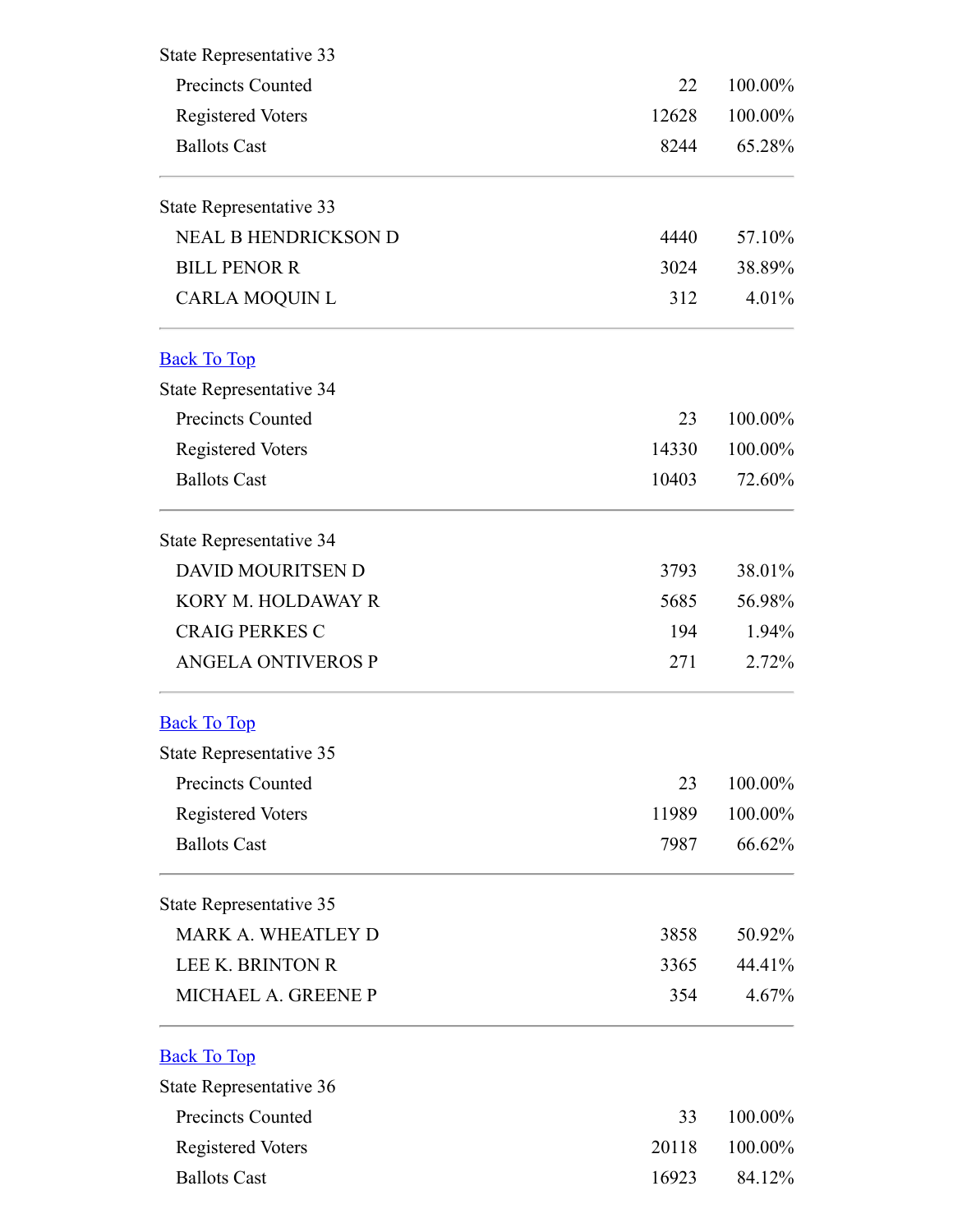<span id="page-10-2"></span><span id="page-10-1"></span><span id="page-10-0"></span>

| State Representative 36           |                  |                    |
|-----------------------------------|------------------|--------------------|
| <b>GARY SACKETT D</b>             | 6901             | 42.37%             |
| <b>SUSAN LAWRENCE R</b>           | 8923<br>221      | 54.79%<br>$1.36\%$ |
| RICHARD E. PETERSON G             |                  |                    |
| <b>BRIAN E. SWIM L</b>            | 241              | 1.48%              |
| <b>Back To Top</b>                |                  |                    |
| State Representative 37           |                  |                    |
| <b>Precincts Counted</b>          | 33               | 100.00%            |
| <b>Registered Voters</b>          | 20295            | 100.00%            |
| <b>Ballots Cast</b>               | 16492            | 81.26%             |
| State Representative 37           |                  |                    |
| <b>CAROL SPACKMAN MOSS D</b>      | 10236            | 66.61%             |
| <b>BRICE "DEREK" CARSNOR</b>      | 5130             | 33.39%             |
| WALLACE MCCORMICK (WRITE-IN)      | $\boldsymbol{0}$ | $0.00\%$           |
| <b>Back To Top</b>                |                  |                    |
| State Representative 38           |                  |                    |
| <b>Precincts Counted</b>          | 18               | 100.00%            |
| <b>Registered Voters</b>          | 12403            | 100.00%            |
| <b>Ballots Cast</b>               | 8705             | 70.18%             |
| State Representative 38           |                  |                    |
| <b>CHARLES (CHUCK) MCDOWELL D</b> | 3386             | 41.34%             |
| <b>ERIC HUTCHINGS R</b>           | 4805             | 58.66%             |
| <b>Back To Top</b>                |                  |                    |
| State Representative 39           |                  |                    |
| <b>Precincts Counted</b>          | 21               | 100.00%            |
| <b>Registered Voters</b>          | 13609            | 100.00%            |
| <b>Ballots Cast</b>               | 9792             | 71.95%             |
| <b>State Representative 39</b>    |                  |                    |
| <b>DENNIS CARTY D</b>             | 4088             | 43.64%             |
| <b>JIM DUNNIGAN R</b>             | 5279             | 56.36%             |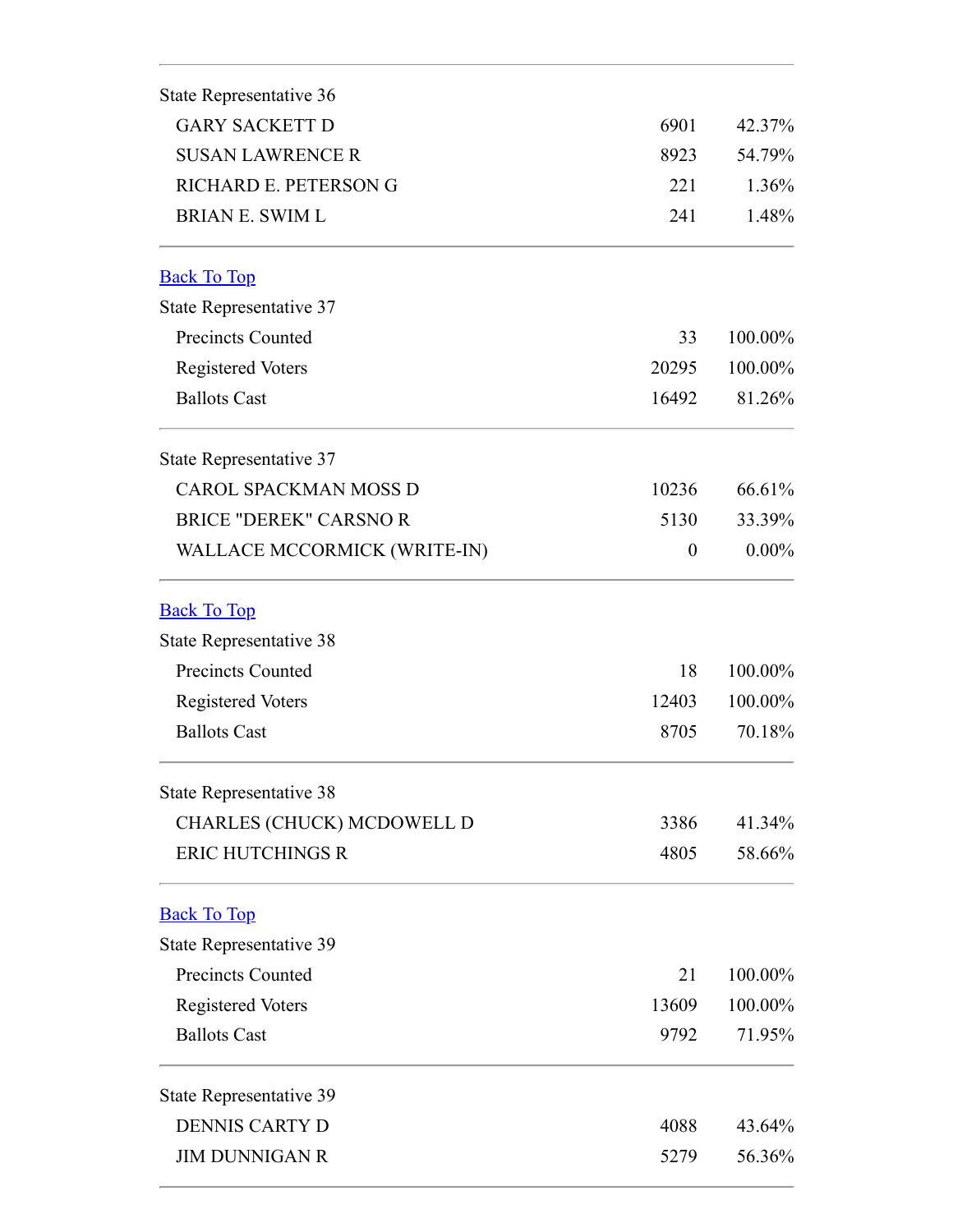<span id="page-11-0"></span>

| ≾я<br>v. |  |
|----------|--|
|          |  |

<span id="page-11-3"></span><span id="page-11-2"></span><span id="page-11-1"></span>

| State Representative 40           |       |         |
|-----------------------------------|-------|---------|
| <b>Precincts Counted</b>          | 29    | 100.00% |
| <b>Registered Voters</b>          | 17415 | 100.00% |
| <b>Ballots Cast</b>               | 13194 | 75.76%  |
| State Representative 40           |       |         |
| PATRICIA W. JONES D               | 7512  | 60.23%  |
| "JOHN" CHRISTENSEN R              | 4758  | 38.15%  |
| <b>AARON TURPEN L</b>             | 203   | 1.63%   |
| <b>Back To Top</b>                |       |         |
| State Representative 41           |       |         |
| <b>Precincts Counted</b>          | 22    | 100.00% |
| <b>Registered Voters</b>          | 14650 | 100.00% |
| <b>Ballots Cast</b>               | 11251 | 76.80%  |
| State Representative 41           |       |         |
| <b>TODD E. KISER R</b>            | 8619  | 99.70%  |
| <b>Back To Top</b>                |       |         |
| State Representative 42           |       |         |
| <b>Precincts Counted</b>          | 22    | 100.00% |
| <b>Registered Voters</b>          | 17406 | 100.00% |
| <b>Ballots Cast</b>               | 13082 | 75.16%  |
| State Representative 42           |       |         |
| <b>MARGARET "PEGGY" WALLACE R</b> | 10640 | 99.71%  |
| <b>Back To Top</b>                |       |         |
| State Representative 43           |       |         |
| <b>Precincts Counted</b>          | 25    | 100.00% |
| <b>Registered Voters</b>          | 16023 | 100.00% |
| <b>Ballots Cast</b>               | 12135 | 75.73%  |
| State Representative 43           |       |         |
| WAYNE A. HARPER R                 | 8512  | 82.78%  |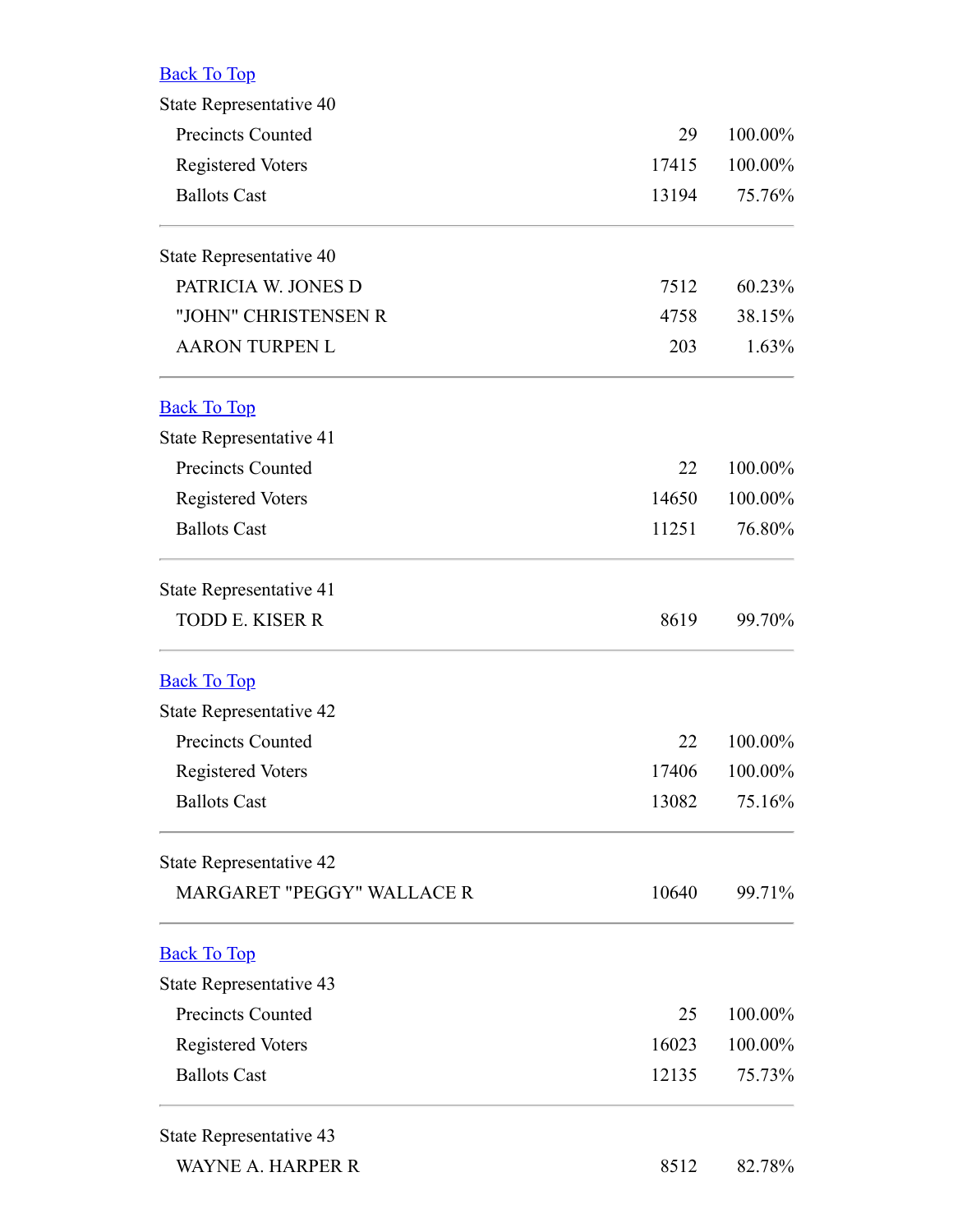<span id="page-12-3"></span><span id="page-12-2"></span><span id="page-12-1"></span><span id="page-12-0"></span>

| <b>TOM KING G</b>        | 1003  | 9.75%   |
|--------------------------|-------|---------|
| D. MARK FAUX L           | 768   | 7.47%   |
| <b>Back To Top</b>       |       |         |
| State Representative 44  |       |         |
| Precincts Counted        | 27    | 100.00% |
| <b>Registered Voters</b> | 16316 | 100.00% |
| <b>Ballots Cast</b>      | 12822 | 78.59%  |
| State Representative 44  |       |         |
| TIM M. COSGROVE D        | 6781  | 54.91%  |
| <b>CHAD E. BENNION R</b> | 5160  | 41.78%  |
| <b>BRUCE BANGERTER C</b> | 261   | 2.11%   |
| <b>JOHN OZBERKMEN L</b>  | 148   | 1.20%   |
| <b>Back To Top</b>       |       |         |
| State Representative 45  |       |         |
| <b>Precincts Counted</b> | 27    | 100.00% |
| <b>Registered Voters</b> | 16848 | 100.00% |
| <b>Ballots Cast</b>      | 13104 | 77.78%  |
| State Representative 45  |       |         |
| <b>LAURA BLACK D</b>     | 5852  | 46.91%  |
| <b>MARK WALKER R</b>     | 6376  | 51.11%  |
| DOUGLAS FRANK L          | 248   | 1.99%   |
| <b>Back To Top</b>       |       |         |
| State Representative 46  |       |         |
| <b>Precincts Counted</b> | 33    | 100.00% |
| <b>Registered Voters</b> | 18528 | 100.00% |
| <b>Ballots Cast</b>      | 16055 | 86.65%  |
| State Representative 46  |       |         |
| <b>KAREN W. MORGAN D</b> | 12023 | 99.88%  |
| <b>Back To Top</b>       |       |         |
| State Representative 47  |       |         |
| Precincts Counted        | 23    | 100.00% |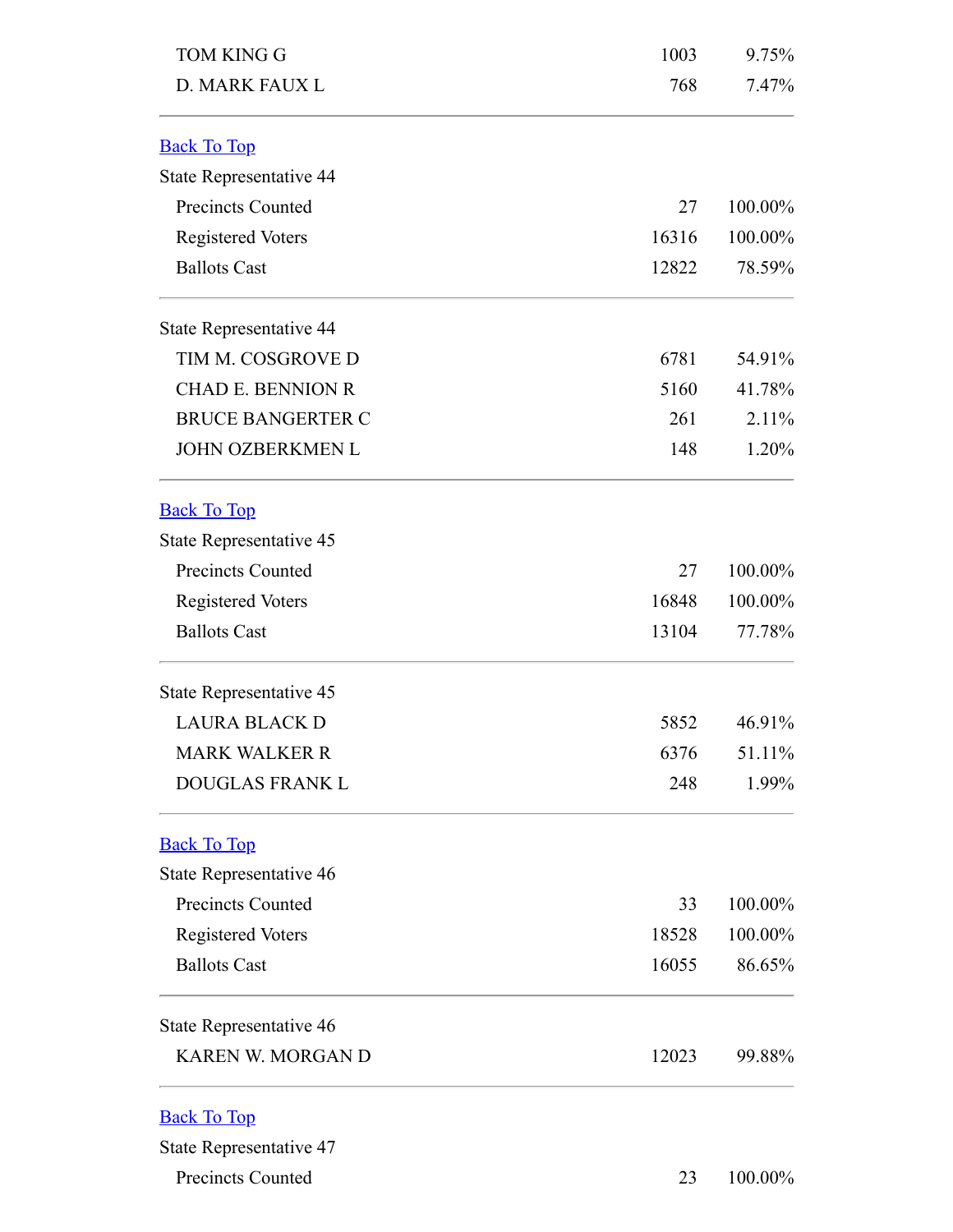<span id="page-13-2"></span><span id="page-13-1"></span><span id="page-13-0"></span>

| <b>Registered Voters</b>       | 14879 | 100.00% |
|--------------------------------|-------|---------|
| <b>Ballots Cast</b>            | 10843 | 72.87%  |
| State Representative 47        |       |         |
| <b>VAL LUND D</b>              | 4068  | 39.55%  |
| <b>STEVEN R. MASCARO R</b>     | 6219  | 60.45%  |
| <b>Back To Top</b>             |       |         |
| State Representative 48        |       |         |
| <b>Precincts Counted</b>       | 27    | 100.00% |
| <b>Registered Voters</b>       | 17363 | 100.00% |
| <b>Ballots Cast</b>            | 13528 | 77.91%  |
| <b>State Representative 48</b> |       |         |
| MERLIN OSTRANDER D             | 4399  | 34.18%  |
| <b>LAVAR CHRISTENSEN R</b>     | 8123  | 63.12%  |
| FRAN TULLY L                   | 347   | 2.70%   |
| <b>Back To Top</b>             |       |         |
| State Representative 49        |       |         |
| <b>Precincts Counted</b>       | 27    | 100.00% |
| <b>Registered Voters</b>       | 17194 | 100.00% |
| <b>Ballots Cast</b>            | 14628 | 85.08%  |
| State Representative 49        |       |         |
| F. JAY SEEGMILLER D            | 6364  | 45.80%  |
| <b>GREG J. CURTIS R</b>        | 7244  | 52.13%  |
| <b>CHARLES A. BONSALL L</b>    | 287   | 2.07%   |
| <b>Back To Top</b>             |       |         |
| State Representative 50        |       |         |
| <b>Precincts Counted</b>       | 26    | 100.00% |
| <b>Registered Voters</b>       | 19311 | 100.00% |
| <b>Ballots Cast</b>            | 16259 | 84.20%  |
| State Representative 50        |       |         |
| <b>JAN LOVETT D</b>            | 5288  | 33.82%  |
|                                |       |         |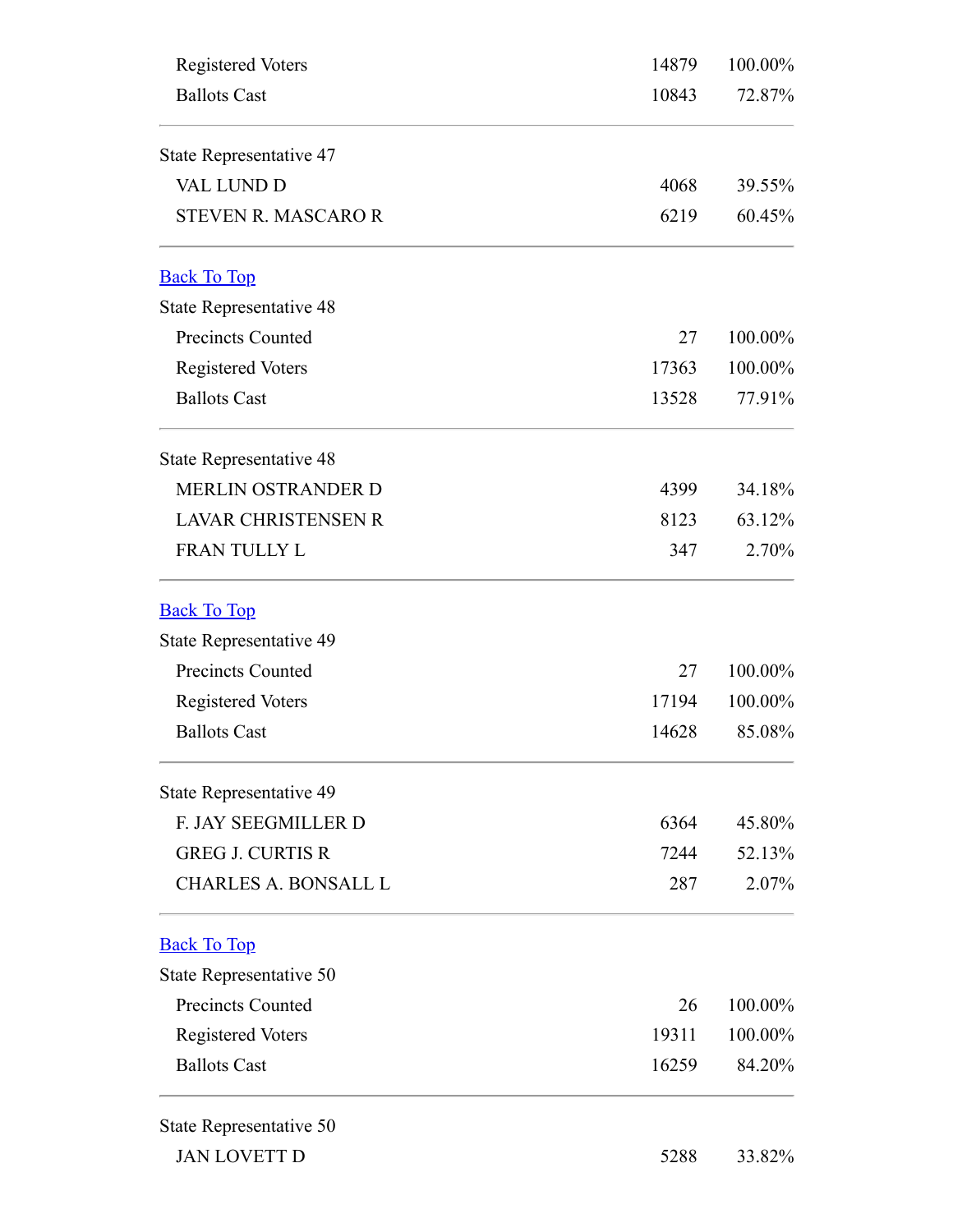<span id="page-14-2"></span><span id="page-14-1"></span><span id="page-14-0"></span>

| <b>MERLYNN T. NEWBOLD R</b>  | 10348  | 66.18%  |
|------------------------------|--------|---------|
| <b>Back To Top</b>           |        |         |
| State Representative 51      |        |         |
| <b>Precincts Counted</b>     | 26     | 100.00% |
| <b>Registered Voters</b>     | 19926  | 100.00% |
| <b>Ballots Cast</b>          | 15915  | 79.87%  |
| State Representative 51      |        |         |
| MATTHEW W WILBER D           | 4248   | 28.66%  |
| <b>GREG HUGHES R</b>         | 10200  | 68.82%  |
| MICHAEL T. RICHARDS C        | 374    | 2.52%   |
| <b>Back To Top</b>           |        |         |
| State Representative 52      |        |         |
| <b>Precincts Counted</b>     | 25     | 100.00% |
| <b>Registered Voters</b>     | 19627  | 100.00% |
| <b>Ballots Cast</b>          | 15947  | 81.25%  |
| State Representative 52      |        |         |
| <b>DAVE HOGUE R</b>          | 11893  | 85.11%  |
| MATTHEW D. LUND L            | 2081   | 14.89%  |
| <b>Back To Top</b>           |        |         |
| SALT LAKE COUNTY, UTAH       |        |         |
| <b>Precincts Counted</b>     | 743    | 100.00% |
| <b>Registered Voters</b>     | 480807 | 100.00% |
| <b>Ballots Cast</b>          | 366706 | 76.27%  |
| Salt Lake County Mayor       |        |         |
| PETER M. CORROON D           | 174580 | 49.50%  |
| <b>ELLIS IVORY R</b>         | 150015 | 42.54%  |
| F. JOSEPH IRISH P            | 4020   | 1.14%   |
| MERRILL COOK U               | 22524  | 6.39%   |
| Write-In for SL County Mayor |        |         |
| <b>ELLIS IVORY U</b>         | 3521   | 100.00% |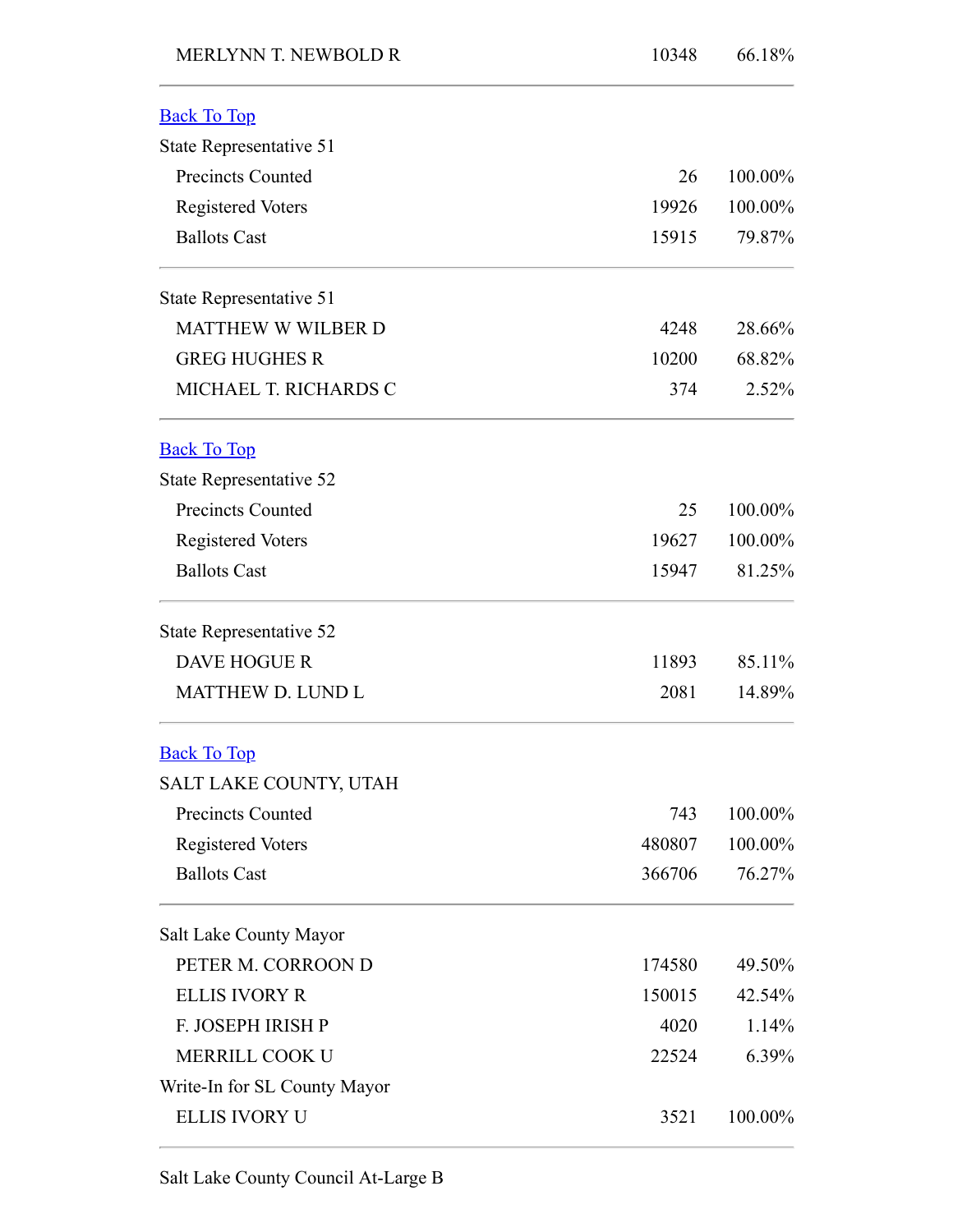<span id="page-15-2"></span><span id="page-15-1"></span><span id="page-15-0"></span>

| <b>JENNIFER "JENNY" WILSON D</b>    | 177042 | 50.88%  |
|-------------------------------------|--------|---------|
| <b>STEVE HARMSEN R</b>              | 163062 | 46.86%  |
| <b>JIMMY CADMAN P</b>               | 7881   | 2.26%   |
| Salt Lake County Auditor            |        |         |
| PETER STEVENS D                     | 151899 | 44.06%  |
| <b>SEAN THOMAS R</b>                | 175934 | 51.04%  |
| RICHARD D. BARNES L                 | 10035  | 2.91%   |
| <b>Back To Top</b>                  |        |         |
| Salt Lake County Council District 2 |        |         |
| <b>Precincts Counted</b>            | 107    | 100.00% |
| <b>Registered Voters</b>            | 74059  | 100.00% |
| <b>Ballots Cast</b>                 | 55628  | 75.11%  |
| Salt Lake County Council District 2 |        |         |
| MICHAEL H. JENSEN R                 | 37624  | 72.85%  |
| K.C. FROEHLE (SARGE) P              | 7720   | 14.95%  |
| <b>Back To Top</b>                  |        |         |
| Salt Lake County Council District 4 |        |         |
| <b>Precincts Counted</b>            | 157    | 100.00% |
| <b>Registered Voters</b>            | 97247  | 100.00% |
| <b>Ballots Cast</b>                 | 78588  | 80.81%  |
| Salt Lake County Council District 4 |        |         |
| <b>DINA BLAES D</b>                 | 35135  | 48.01%  |
| <b>MARK CROCKETT R</b>              | 38052  | 51.99%  |
| <b>Back To Top</b>                  |        |         |
| Salt Lake County Council District 6 |        |         |
| <b>Precincts Counted</b>            | 136    | 100.00% |
| <b>Registered Voters</b>            | 84674  | 100.00% |
| <b>Ballots Cast</b>                 | 67072  | 79.21%  |
| Salt Lake County Council District 6 |        |         |
| <b>J. CHRIS CAGE D</b>              | 27744  | 44.63%  |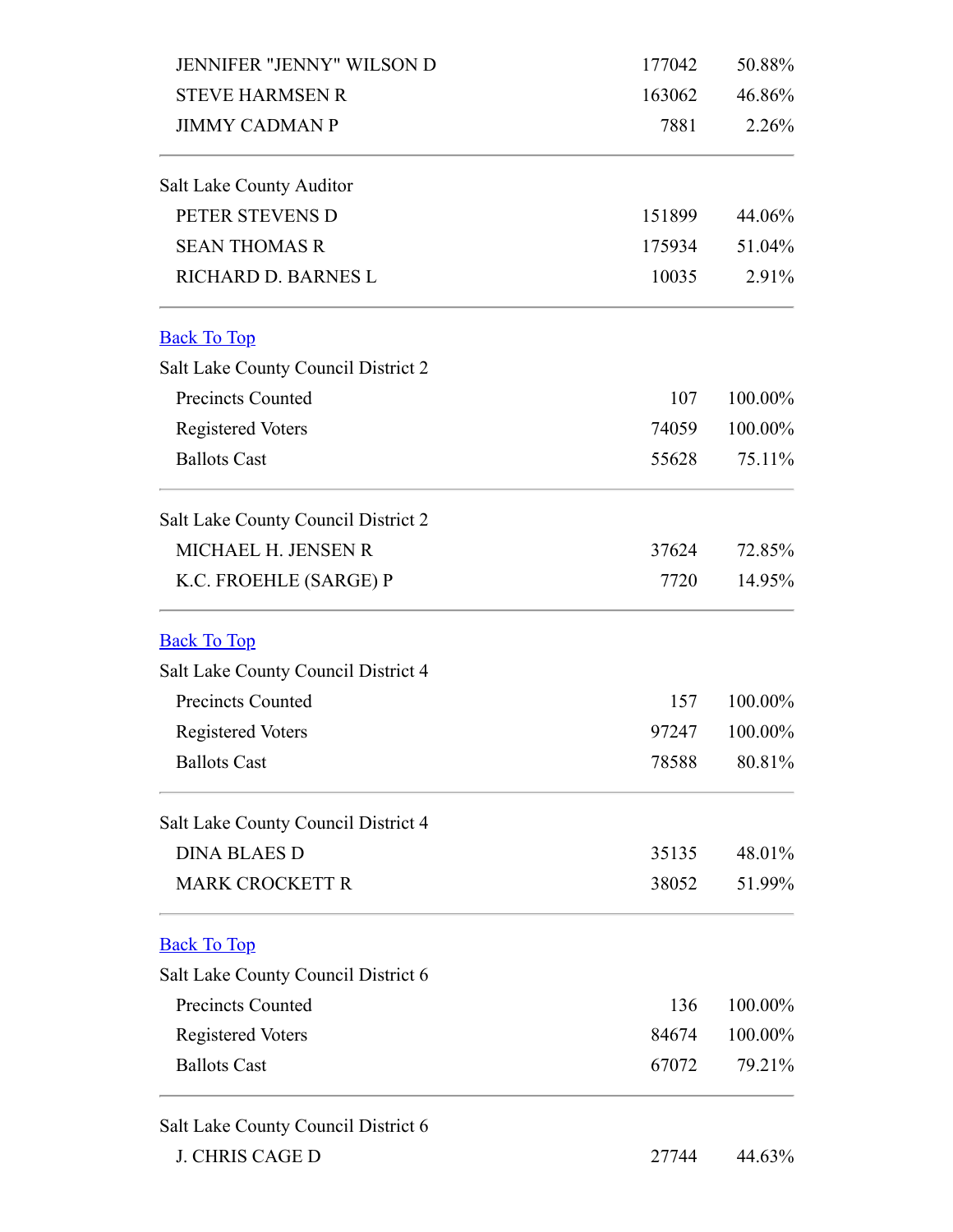## NON-PARTISAN

<span id="page-16-3"></span><span id="page-16-2"></span><span id="page-16-1"></span><span id="page-16-0"></span>

| <b>Back To Top</b>                     |       |         |
|----------------------------------------|-------|---------|
| State School District 7                |       |         |
| <b>Precincts Counted</b>               | 122   | 100.00% |
| <b>Registered Voters</b>               | 80215 | 100.00% |
| <b>Ballots Cast</b>                    | 61327 | 76.45%  |
| State School District 7                |       |         |
| <b>JOHN C. PINGREE</b>                 | 31809 | 76.86%  |
| <b>JONATHAN "JONNY" GEORGE JEMMING</b> | 9577  | 23.14%  |
| <b>Back To Top</b>                     |       |         |
| <b>State School District 8</b>         |       |         |
| <b>Precincts Counted</b>               | 139   | 100.00% |
| <b>Registered Voters</b>               | 81882 | 100.00% |
| <b>Ballots Cast</b>                    | 62557 | 76.40%  |
| <b>State School District 8</b>         |       |         |
| <b>JANET A. CANNON</b>                 | 32247 | 70.80%  |
| <b>Back To Top</b>                     |       |         |
| State School District 11               |       |         |
| <b>Precincts Counted</b>               | 125   | 100.00% |
| <b>Registered Voters</b>               | 86776 | 100.00% |
| <b>Ballots Cast</b>                    | 68577 | 79.03%  |
| State School District 11               |       |         |
| <b>MARK E TOWNER</b>                   | 22047 | 47.52%  |
| <b>BILL COLBERT</b>                    | 24351 | 52.48%  |
| <b>Back To Top</b>                     |       |         |
| Granite School District 1              |       |         |
| <b>Precincts Counted</b>               | 58    | 100.00% |
| Registered Voters                      | 35463 | 100.00% |
| <b>Ballots Cast</b>                    | 29590 | 83.44%  |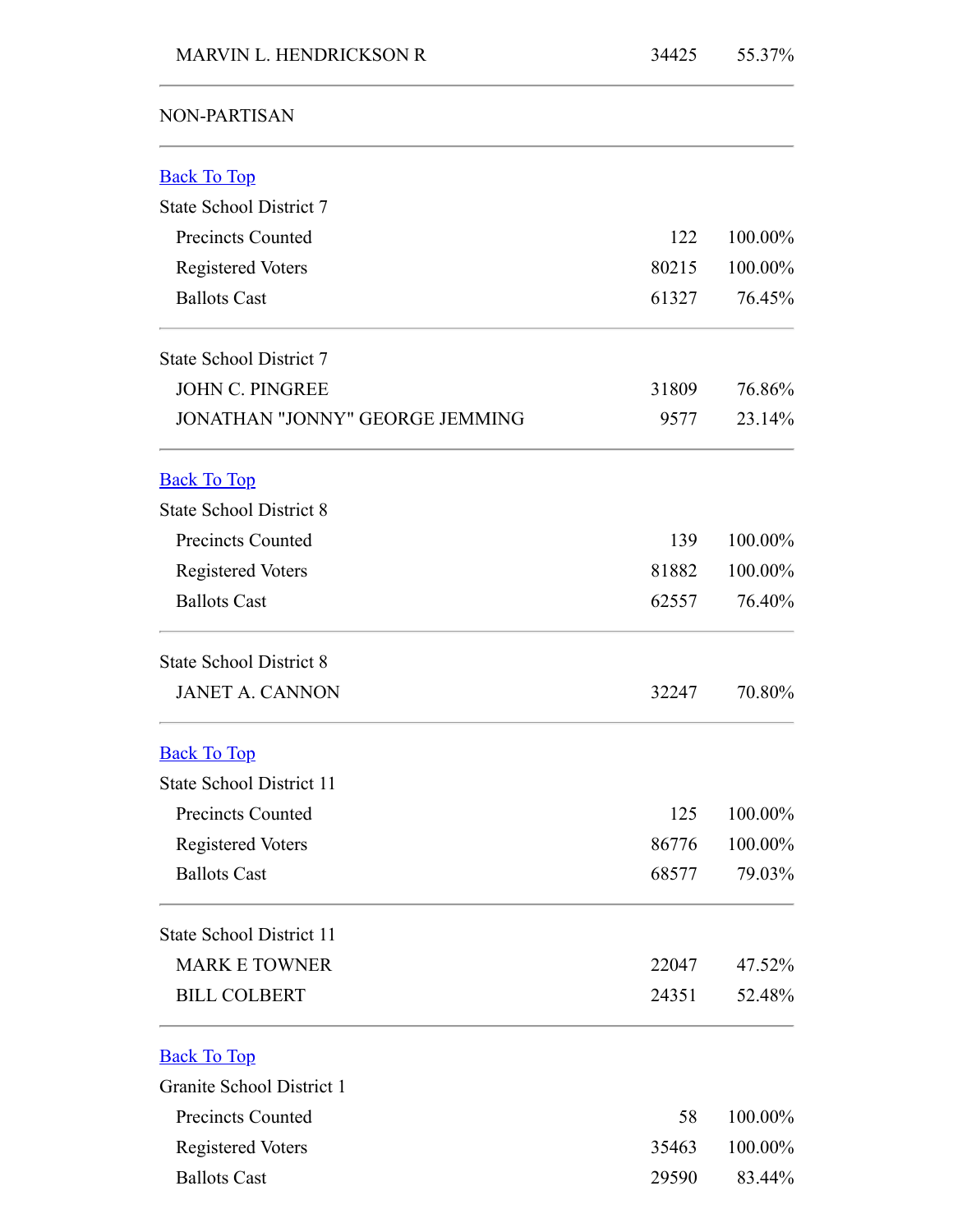<span id="page-17-1"></span><span id="page-17-0"></span>

| Granite School District 1     |       |         |
|-------------------------------|-------|---------|
| <b>CAROLE E. CANNON</b>       | 12085 | 53.80%  |
| <b>LYNN DAVIDSON</b>          | 10378 | 46.20%  |
| <b>Back To Top</b>            |       |         |
| Granite School District 2     |       |         |
| <b>Precincts Counted</b>      | 53    | 100.00% |
| <b>Registered Voters</b>      | 29888 | 100.00% |
| <b>Ballots Cast</b>           | 22951 | 76.79%  |
| Granite School District 2     |       |         |
| PATRICIA (PATTY) G. SANDSTROM | 11225 | 65.96%  |
| PATRICK TREGEAGLE             | 5792  | 34.04%  |
| <b>Back To Top</b>            |       |         |
| Granite School District 4     |       |         |
| <b>Precincts Counted</b>      | 37    | 100.00% |
| <b>Registered Voters</b>      | 25076 | 100.00% |
| <b>Ballots Cast</b>           | 18248 | 72.77%  |
| Granite School District 4     |       |         |
| <b>SARAH R. MEIER</b>         | 9596  | 66.51%  |
| MICHAEL SMITH                 | 4832  | 33.49%  |
| <b>Back To Top</b>            |       |         |
| Jordan School District 4      |       |         |
| <b>Precincts Counted</b>      | 39    | 100.00% |
| <b>Registered Voters</b>      | 28764 | 100.00% |
| <b>Ballots Cast</b>           | 22832 | 79.38%  |
| Jordan School District 4      |       |         |
| <b>GREG LLOYD</b>             | 7877  | 49.73%  |
| <b>SHERRIL H. TAYLOR</b>      | 7961  | 50.27%  |

## <span id="page-17-3"></span><span id="page-17-2"></span>Back To Top

Jordan School District 5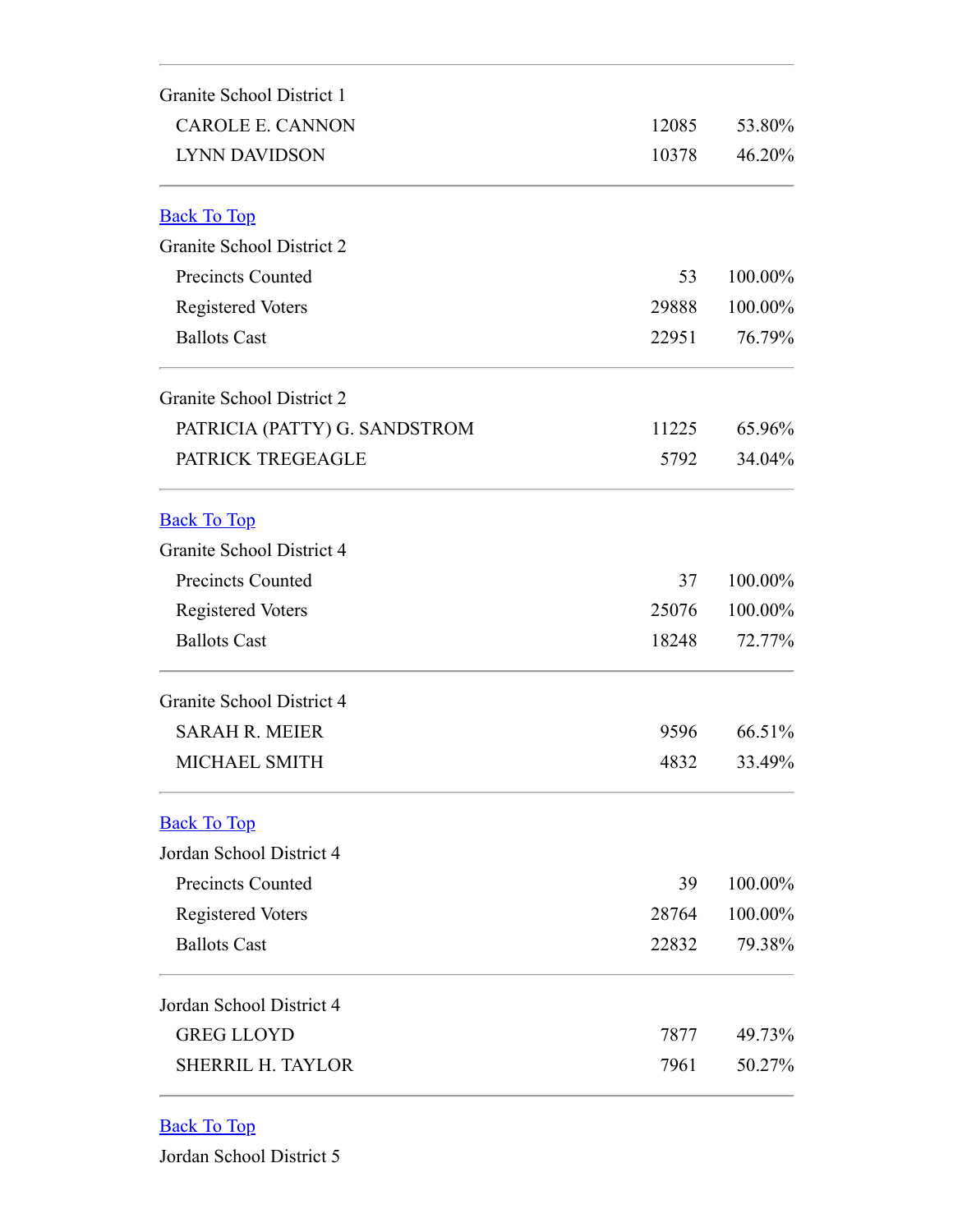<span id="page-18-3"></span><span id="page-18-2"></span><span id="page-18-1"></span><span id="page-18-0"></span>

| Precincts Counted                | 34     | 100.00% |
|----------------------------------|--------|---------|
| <b>Registered Voters</b>         | 24655  | 100.00% |
| <b>Ballots Cast</b>              | 19429  | 78.80%  |
| Jordan School District 5         |        |         |
| <b>J. DALE CHRISTENSEN</b>       | 9716   | 64.64%  |
| DARRELL J. ROBINSON              | 5316   | 35.36%  |
| <b>Back To Top</b>               |        |         |
| Jordan School District 7         |        |         |
| Precincts Counted                | 39     | 100.00% |
| <b>Registered Voters</b>         | 31150  | 100.00% |
| <b>Ballots Cast</b>              | 26000  | 83.47%  |
| Jordan School District 7         |        |         |
| <b>RANDY BRINKERHOFF</b>         | 19885  | 99.91%  |
| <b>Back To Top</b>               |        |         |
| Murray School District 1         |        |         |
| <b>Precincts Counted</b>         | $\tau$ | 100.00% |
| <b>Registered Voters</b>         | 3750   | 100.00% |
| <b>Ballots Cast</b>              | 2901   | 77.36%  |
| Murray School District 1         |        |         |
| MARIA "MITZIE" H. HUFF           | 2375   | 99.75%  |
| <b>Back To Top</b>               |        |         |
| Murray School District 5         |        |         |
| <b>Precincts Counted</b>         | 6      | 100.00% |
| <b>Registered Voters</b>         | 4260   | 100.00% |
| <b>Ballots Cast</b>              | 3462   | 81.27%  |
| Murray School District 5         |        |         |
| <b>MARJORIE TUCKETT</b>          | 2794   | 99.96%  |
| <b>Back To Top</b>               |        |         |
| Salt Lake City School District 1 |        |         |
| <b>Precincts Counted</b>         | 17     | 100.00% |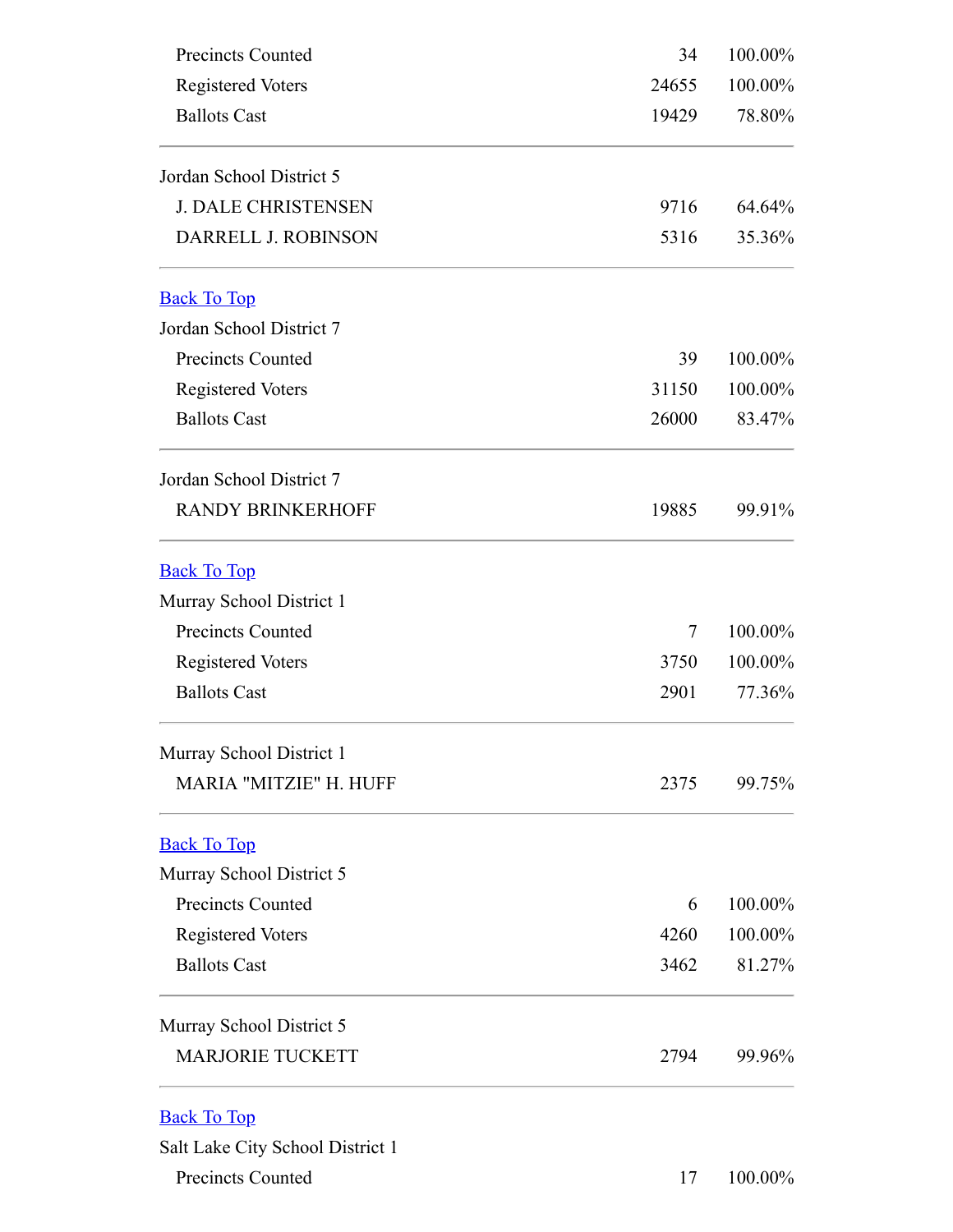<span id="page-19-3"></span><span id="page-19-2"></span><span id="page-19-1"></span><span id="page-19-0"></span>

| <b>Registered Voters</b>         | 9931  | 100.00% |
|----------------------------------|-------|---------|
| <b>Ballots Cast</b>              | 6764  | 68.11%  |
| Salt Lake City School District 1 |       |         |
| <b>CLIFFORD W. HIGBEE</b>        | 3158  | 60.70%  |
| <b>TODD A. CUMMINGS</b>          | 2045  | 39.30%  |
| <b>Back To Top</b>               |       |         |
| Salt Lake City School District 2 |       |         |
| <b>Precincts Counted</b>         | 15    | 100.00% |
| <b>Registered Voters</b>         | 8115  | 100.00% |
| <b>Ballots Cast</b>              | 5051  | 62.24%  |
| Salt Lake City School District 2 |       |         |
| <b>ALAMA ULUAVE</b>              | 1939  | 50.01%  |
| <b>J. MICHAEL CLARA</b>          | 1938  | 49.99%  |
| <b>Back To Top</b>               |       |         |
| Salt Lake City School District 5 |       |         |
| <b>Precincts Counted</b>         | 23    | 100.00% |
| <b>Registered Voters</b>         | 14510 | 100.00% |
| <b>Ballots Cast</b>              | 10681 | 73.61%  |
| Salt Lake City School District 5 |       |         |
| <b>HEATHER BENNETT</b>           | 5479  | 69.54%  |
| <b>JANICE W. CLEMMER</b>         | 2400  | 30.46%  |
| <b>Back To Top</b>               |       |         |
| Salt Lake City School District 7 |       |         |
| <b>Precincts Counted</b>         | 27    | 100.00% |
| <b>Registered Voters</b>         | 16766 | 100.00% |
| <b>Ballots Cast</b>              | 13185 | 78.64%  |
| Salt Lake City School District 7 |       |         |
| <b>KRISTI D. SWETT</b>           | 9022  | 99.96%  |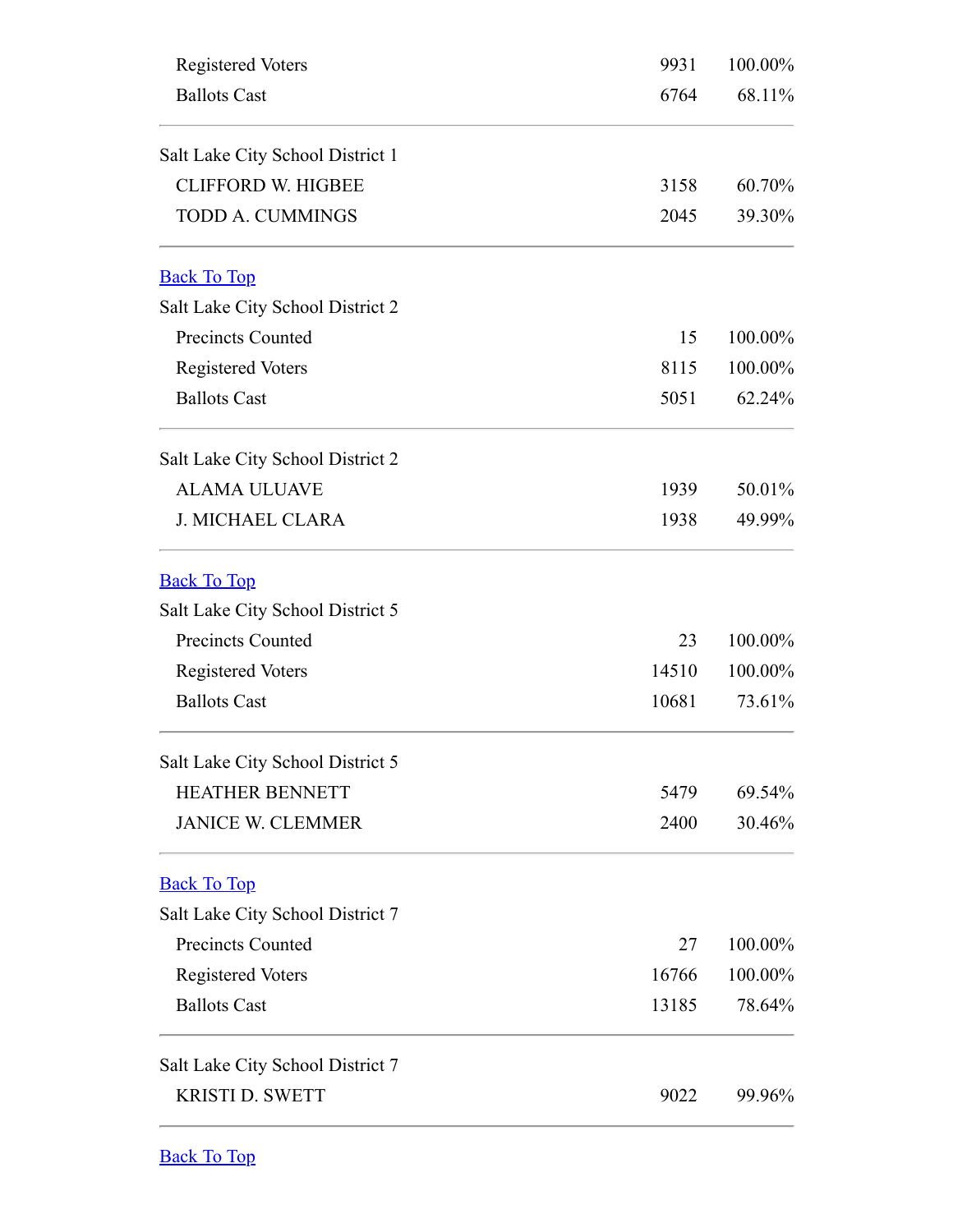<span id="page-20-2"></span><span id="page-20-1"></span><span id="page-20-0"></span>

| <b>COTTONWOOD HEIGHTS CITY</b>    |       |         |
|-----------------------------------|-------|---------|
| <b>Precincts Counted</b>          | 34    | 100.00% |
| <b>Registered Voters</b>          | 21766 | 100.00% |
| <b>Ballots Cast</b>               | 18783 | 86.30%  |
| Cottonwood Heights Mayor          |       |         |
| <b>SUZANNE B. BITTER</b>          | 6331  | 40.24%  |
| KELVYN H. CULLIMORE JR            | 9403  | 59.76%  |
| <b>Back To Top</b>                |       |         |
| Cottonwood Heights Council Dist 1 |       |         |
| <b>Precincts Counted</b>          | 10    | 100.00% |
| <b>Registered Voters</b>          | 5902  | 100.00% |
| <b>Ballots Cast</b>               | 4984  | 84.45%  |
| Cottonwood Heights Council Dist 1 |       |         |
| <b>WINTON "CLARK" APOSHIAN</b>    | 1501  | 38.46%  |
| <b>GORDON M. THOMAS</b>           | 2402  | 61.54%  |
| <b>Back To Top</b>                |       |         |
| Cottonwood Heights Council Dist 2 |       |         |
| <b>Precincts Counted</b>          | 7     | 100.00% |
| <b>Registered Voters</b>          | 4505  | 100.00% |
| <b>Ballots Cast</b>               | 4269  | 94.76%  |
| Cottonwood Heights Council Dist 2 |       |         |
| <b>SCOTT BRACKEN</b>              | 2011  | 56.87%  |
| <b>DAVID KUBINSKI</b>             | 1525  | 43.13%  |
| <b>Back To Top</b>                |       |         |
| Cottonwood Heights Council Dist 3 |       |         |
| <b>Precincts Counted</b>          | 8     | 100.00% |
| <b>Registered Voters</b>          | 5594  | 100.00% |
| <b>Ballots Cast</b>               | 4479  | 80.07%  |
| Cottonwood Heights Council Dist 3 |       |         |
| <b>DON J. ANTCZAK</b>             | 1978  | 53.74%  |
| <b>GORDON W. NICHOLL</b>          | 1703  | 46.26%  |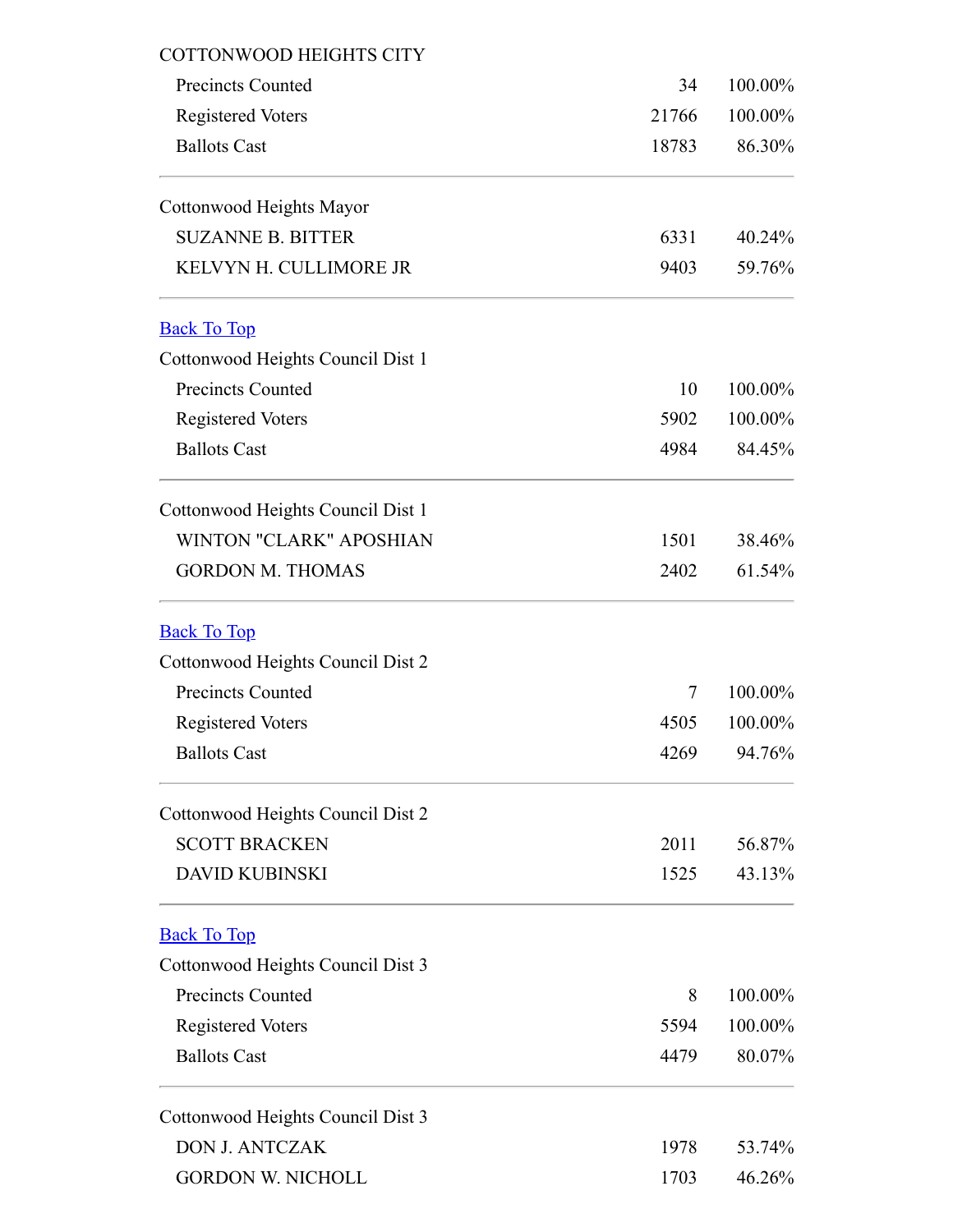<span id="page-21-2"></span><span id="page-21-1"></span><span id="page-21-0"></span>

| <b>Back To Top</b>                |              |         |
|-----------------------------------|--------------|---------|
| Cottonwood Heights Council Dist 4 |              |         |
| <b>Precincts Counted</b>          | 9            | 100.00% |
| <b>Registered Voters</b>          | 5765         | 100.00% |
| <b>Ballots Cast</b>               | 5051         | 87.61%  |
| Cottonwood Heights Council Dist 4 |              |         |
| <b>BRUCE T. JONES</b>             | 2179         | 53.62%  |
| <b>JOSH REID</b>                  | 1885         | 46.38%  |
| <b>Back To Top</b>                |              |         |
| <b>Emigration Township</b>        |              |         |
| <b>Precincts Counted</b>          | $\mathbf{1}$ | 100.00% |
| <b>Registered Voters</b>          | 968          | 100.00% |
| <b>Ballots Cast</b>               | 811          | 83.78%  |
| <b>Emigration Township</b>        |              |         |
| Vote For 2                        |              |         |
| <b>DAVID CROMPTON</b>             | 334          | 29.51%  |
| <b>JAMES KARKUT</b>               | 312          | 27.56%  |
| FRED A. SMOLKA                    | 486          | 42.93%  |
| <b>Back To Top</b>                |              |         |
| SALT LAKE COUNTY, UTAH            |              |         |
| <b>Precincts Counted</b>          | 743          | 100.00% |
| <b>Registered Voters</b>          | 480807       | 100.00% |
| <b>Ballots Cast</b>               | 366706       | 76.27%  |
| Christine M. Durham               |              |         |
| <b>YES</b>                        | 228871       | 81.41%  |
| NO                                | 52259        | 18.59%  |
| Matthew B. Durrant                |              |         |
| <b>YES</b>                        | 216932       | 78.98%  |
| NO                                | 57734        | 21.02%  |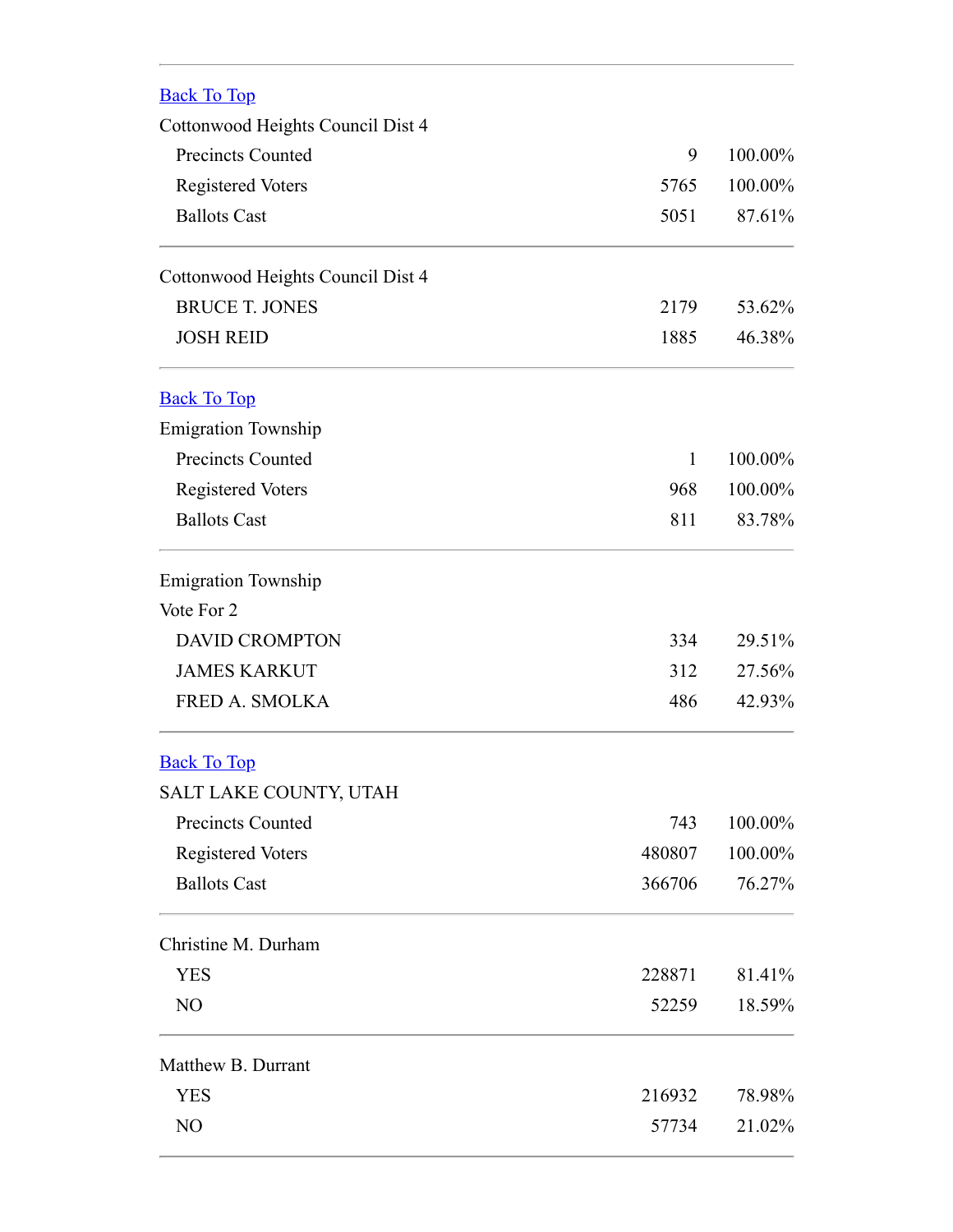| Michael J. Wilkins     |        |        |
|------------------------|--------|--------|
| <b>YES</b>             | 212287 | 78.22% |
| NO                     | 59097  | 21.78% |
| William A. Thorne, Jr. |        |        |
| <b>YES</b>             | 212459 | 78.38% |
| NO                     | 58611  | 21.62% |
| Judith S.H. Atherton   |        |        |
| <b>YES</b>             | 217428 | 79.78% |
| NO                     | 55114  | 20.22% |
| Terry L. Christiansen  |        |        |
| <b>YES</b>             | 215026 | 79.24% |
| NO                     | 56348  | 20.76% |
| L A Dever              |        |        |
| <b>YES</b>             | 207304 | 76.54% |
| NO                     | 63532  | 23.46% |
| Stephen L. Henriod     |        |        |
| <b>YES</b>             | 205444 | 75.22% |
| NO                     | 67681  | 24.78% |
| Robert K. Hilder       |        |        |
| <b>YES</b>             | 210446 | 78.61% |
| NO                     | 57274  | 21.39% |
| Bruce C. Lubeck        |        |        |
| <b>YES</b>             | 208074 | 78.04% |
| NO                     | 58542  | 21.96% |
| Sandra N. Peuler       |        |        |
| <b>YES</b>             | 212189 | 79.73% |
| NO                     | 53950  | 20.27% |
| Randall N. Skanchy     |        |        |
| <b>YES</b>             | 205145 | 77.39% |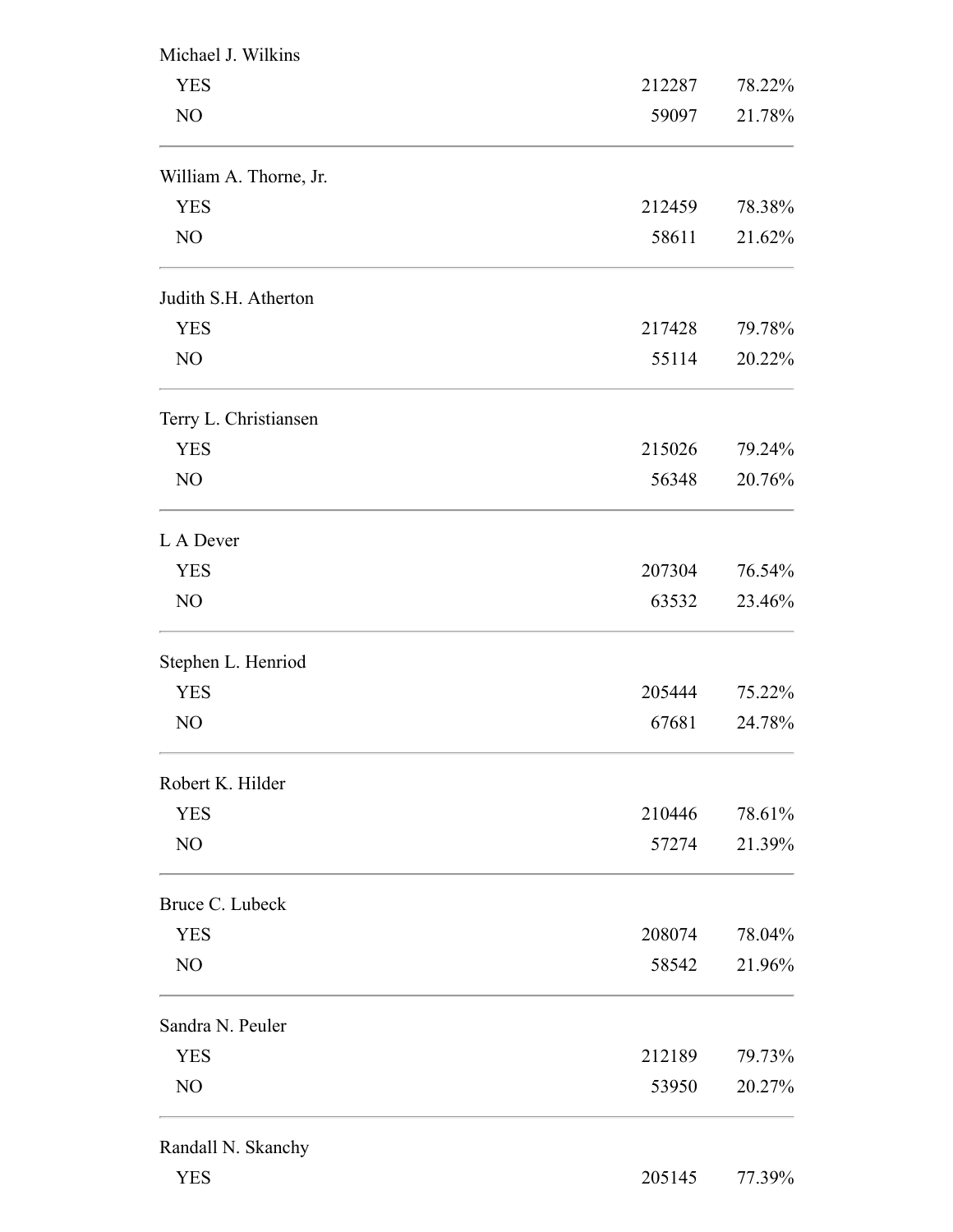| NO                                 | 59939  | 22.61% |
|------------------------------------|--------|--------|
| Kimberly K. Hornak                 |        |        |
| <b>YES</b>                         | 213775 | 79.94% |
| NO                                 | 53655  | 20.06% |
| Sharon P. McCully                  |        |        |
| <b>YES</b>                         | 214503 | 80.22% |
| NO                                 | 52878  | 19.78% |
| Frederic M. Oddone                 |        |        |
| <b>YES</b>                         | 209697 | 78.62% |
| NO                                 | 57016  | 21.38% |
| Robert S. Yeates                   |        |        |
| <b>YES</b>                         | 213067 | 79.26% |
| NO                                 | 55758  | 20.74% |
| Constitutional Amendment #1        |        |        |
| <b>YES</b>                         | 223484 | 68.17% |
| NO                                 | 104327 | 31.83% |
| <b>Constitutional Amendment #2</b> |        |        |
| <b>YES</b>                         | 189546 | 58.44% |
| NO                                 | 134816 | 41.56% |
| Constitutional Amendment #3        |        |        |
| <b>YES</b>                         | 190364 | 54.39% |
| NO                                 | 159605 | 45.61% |
| Citizen's State Initiative #1      |        |        |
| <b>FOR</b>                         | 164611 | 50.10% |
| <b>AGAINST</b>                     | 163951 | 49.90% |
| County Proposal #1                 |        |        |
| <b>FOR</b>                         | 227608 | 71.30% |
| <b>AGAINST</b>                     | 91624  | 28.70% |